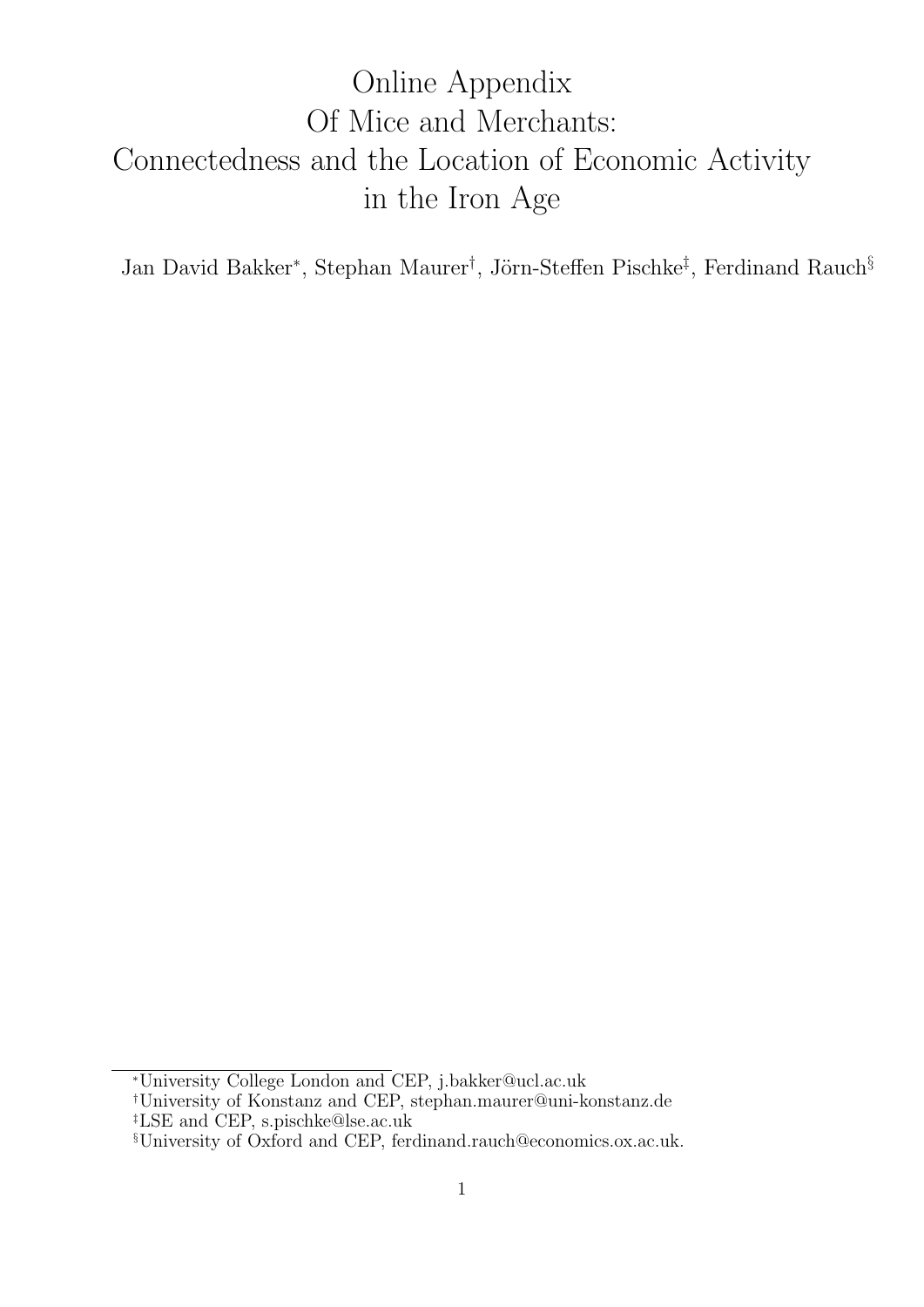# 1 Appendix A: Additional specifications

# 1.1 Additional descriptives

Figure [A.1](#page-9-0) shows a histogram of the log connectedness measure for a distance of 500 km. The modes in the rightmost part of the histogram are associated with points in the Aegean. In figures [A.2](#page-10-0) and [A.3,](#page-11-0) we split the information provided in figure [1](#page-9-0) and show maps of connectedness and site locations separately.

## 1.2 Effects for different distance radii

Throughout the paper, we have shown results for connections within a 500 km radius. Figure [A.4](#page-12-0) displays coefficients for connectivities at different distances, using the basic specification with the narrow Pleiades set of sites in the year 750 BC. It demonstrates that coefficients are fairly similar when we calculate our connectivity measure for other distances. This is likely due to the fact that these measures correlate pretty closely across the various distances. There is a small hump with a peak after 500 km, probably distances which were important during the Iron Age when sailors started to make direct connections between Cyprus and Crete or Crete and Sicily. But we don't want to make too much of this.

# 1.3 Control variables

Column (1) of table [A.1](#page-13-0) shows our baseline coefficients as in Column (2) of table [2,](#page-15-0) separately for the wide and narrow Pleiades measures, both for the year 750 BC. In column (2) we add the control variables agricultural productivity, ruggedness, mines, rivers, wind, and land connectedness as additional control variables. The coefficients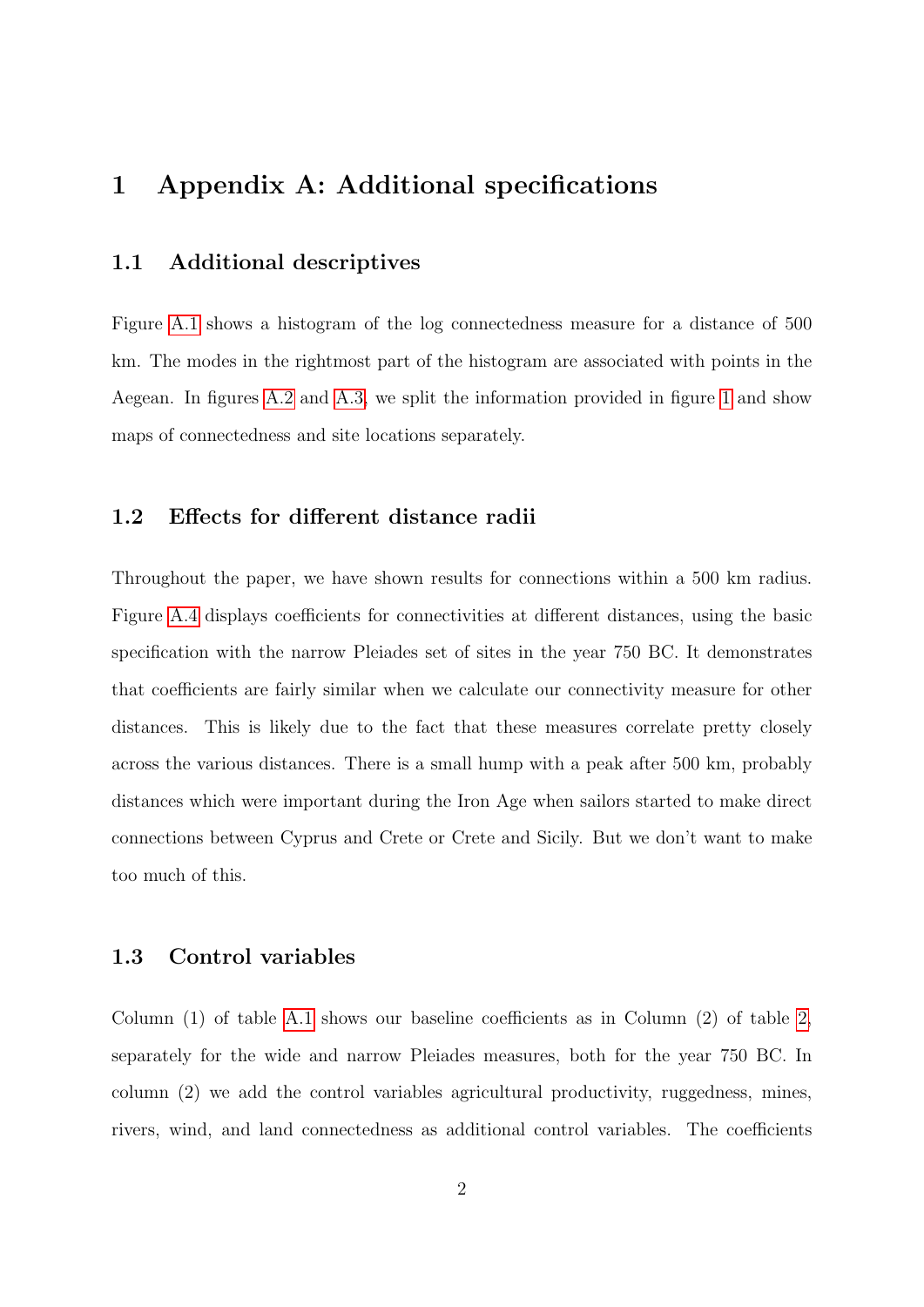and standard errors for the connectedness measure change little from the baseline. In column (3) we replace the 500km connectedness measure with a connectedness measure for distances in the range 100km to 500km only, the distances we believe mattered most in terms of open sea connections during the period we study. Here we add connectedness up to 100km as a control variable. The connectedness variables are correlated at different distances so this specification can tell us which distances drive most of the effect we document. The shorter distances should capture pre-existing connections, for example, around the Aegean. The shorter connections might also be more likely to be correlated with other geographic features, which might be confounders, for example, natural harbors or the productivity of local fishing, or simply pick up spurious relationships. Coefficients remain fairly similar in magnitude and significance, which strengthens our claim that the results are related to long distance interactions.

## 1.4 Modern outcome variable

One question of interest is whether the patterns we find persist into later periods and still matter even after the end of the Roman Empire. Panel C in table [A.1](#page-13-0) uses population density in 2015 as outcome variable. This variable comes from the Gridded Population of the World dataset provided by NASA.<sup>[1](#page-2-0)</sup> With and without additional control variables, the relationship between the 500km version of our connectedness measure and ln population density in 2015 is of a similar magnitude as in 750 BC but has a negative sign and is not statistically significant at 5 percent. If anything, places once advantaged by their location have now declined in importance probably due to the shift in the centre of economic gravity within Europe away from the Mediterranean towards the centre and

<span id="page-2-0"></span><sup>1</sup>Downloaded from https://sedac.ciesin.columbia.edu/data/sets/browse on August 14, 2019. We use the version with the highest resolution, which is at 30 geographic seconds.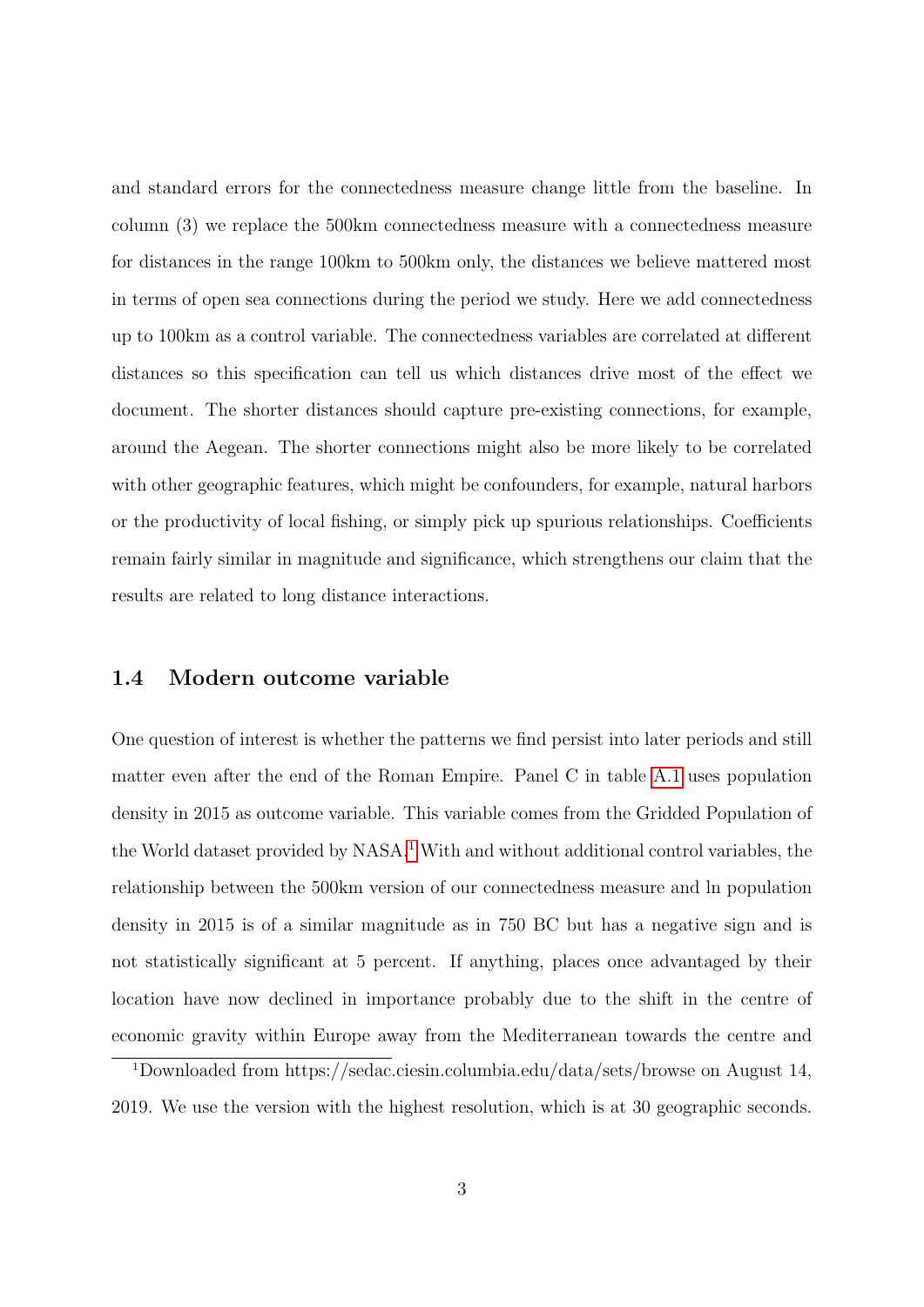the Atlantic seaboard (Acemoglu, Johnson, and Robinson 2005).

## 1.5 Different subsamples

Table [A.2](#page-14-0) shows some further robustness checks of our results for different subsamples. Column (1) repeats our baseline results from table [2.](#page-15-0) Columns (2) to (4) use only continental cells as starting points, dropping island locations. In column (2), we keep both continent and island locations as potential destinations. Results are similar. Columns (3) and (4) explore whether it is coastal shape or the locations of islands which drive our results. Here, we calculate connectedness using either only island cells as destinations (in column 4) or only continental cells (in column 3). Both matter, but islands are more important for our story. These results suggest that the relationships we find are not driven only by a particular subsample.

# 1.6 OLS vs 2SLS

Table [A.3](#page-15-0) provides the 2SLS market access results from table [3,](#page-16-0) and contrasts them with their corresponding OLS coefficients. Outside the Aegean, 2SLS results tend to be larger than the corresponding OLS results.

## 1.7 Genetic distance

In the article, we measure connectedness rather than variables indicating more direct interactions between the populations in different locations because we lack relevant measures for the period of interest. Here we use one such measure from the literature, genetic distance, which is available for 1500 AD (Spolaore and Wacziarg 2018). In table [A.4](#page-16-0) we present regressions of genetic distance on sea distance for the countries we use in the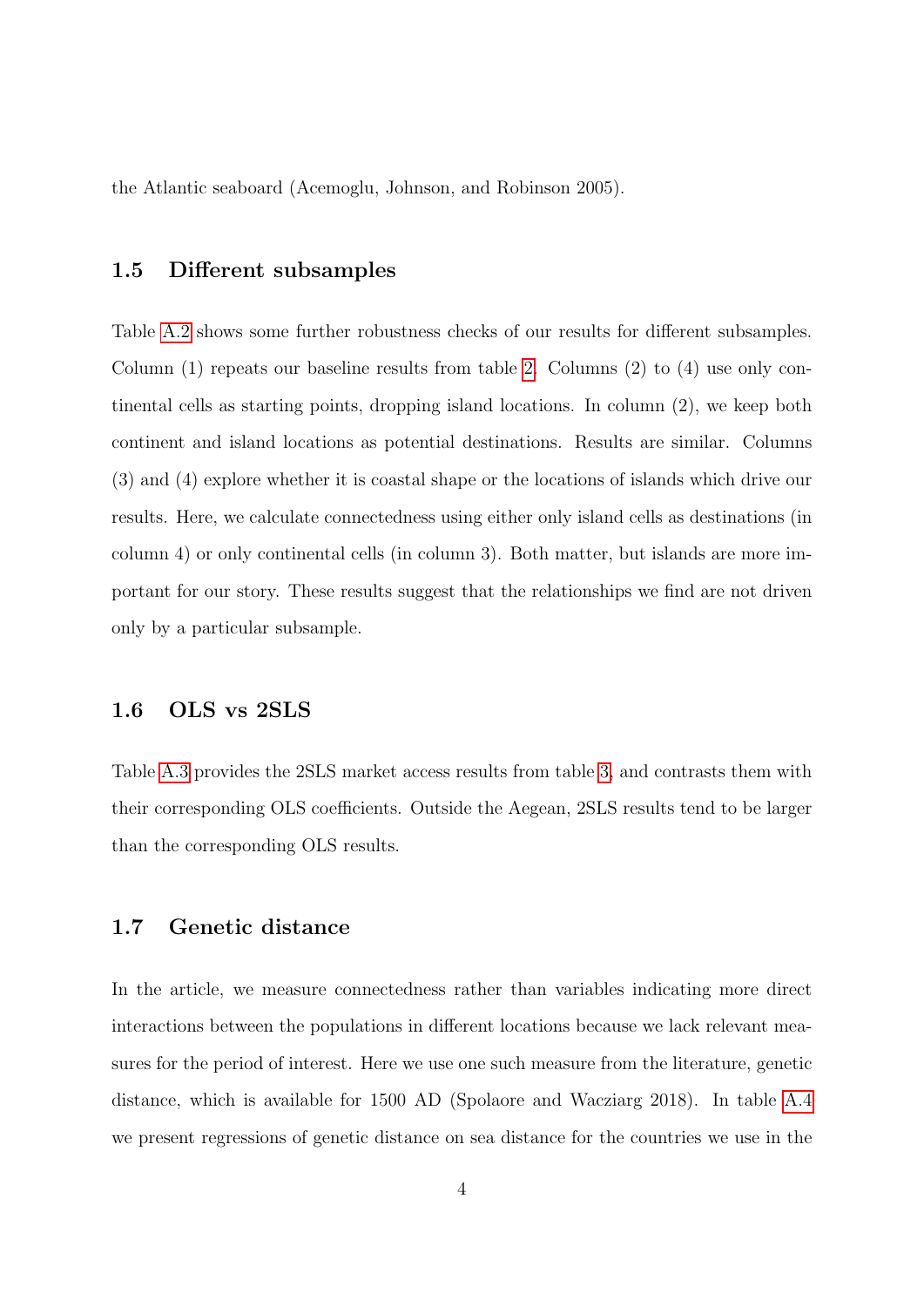world analysis. The data are taken from Spolaore and Wacziarg (2018) and refer to the genetic distance between populations in two particular countries. We present two different versions of these regressions, one using country averages and one at the bilateral level between country pairs.

In columns (1) and (2), we regress average genetic distance on the sea connectedness of a country within 500 km, the variable of interest in our main analysis. We calculate average genetic distance for country  $i$  by averaging the genetic distance from country  $i$ to every country  $j$  (excluding  $i$ ). Thus, countries with a low average genetic distance are genetically closer to other countries. Column (1) presents coefficients from a simple bivariate regression and column (2) controls for absolute latitude and its square, in line with the specification from section [4.3.](#page-0-0) The negative coefficients indicate that countries that are better connected via sea are genetically more similar to other countries.<sup>[2](#page-4-0)</sup>

While the regressions in columns (1) and (2) closely mimic the structure of our main analysis, it is not the best use of the variation in the genetic distance data. In columns (3) and (4), we therefore run a bilateral or gravity-type specification. We regress the bilateral genetic distance between country  $i$  and  $j$  on a dummy indicating whether the sea distance between i and j is below 500 km. Column  $(3)$  adds no further controls while in column (4) we control for country fixed effects and whether two countries share a land border (obtained from Head and Mayer 2014). The negative coefficients in both specifications reinforces our belief that lower sea distance leads to increased human interaction and hence our main specification picks up this variation. That said, we do not want to over-

<span id="page-4-0"></span><sup>2</sup>The number of observations for this analysis is different from the one in section [4.3](#page-0-0) because of different missing data points. For 109 countries, we have data on population density in 1 AD and average genetic connectedness in 1500. For 13 countries, we have no data on genetic connectedness, and for 23 countries, we have data on genetic connectedness, but not for population density in 1 AD.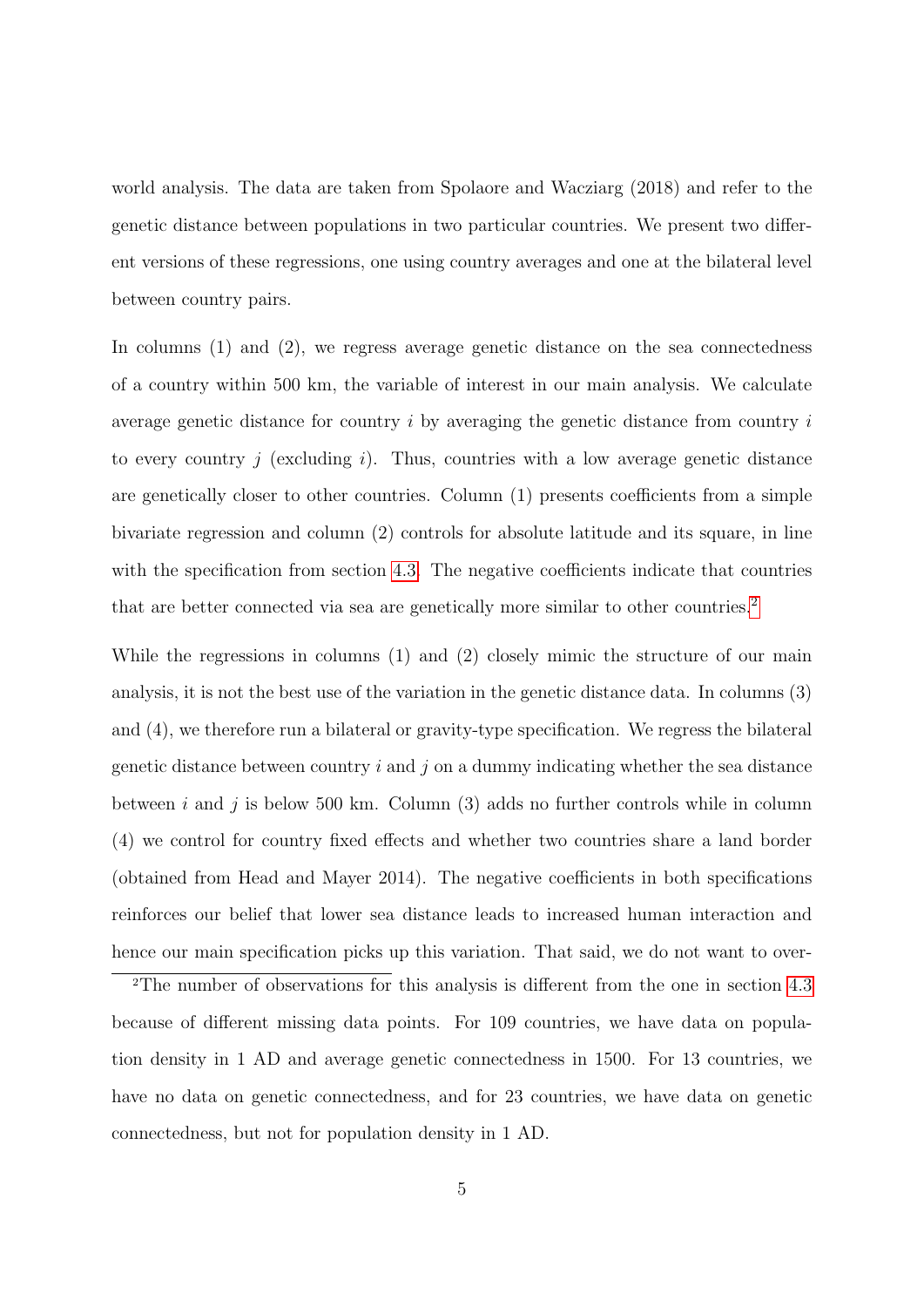interpret these findings as the data on genetic distance come from the year 1500, several millenia after our study period of interest and sea distance is likely a small driver of genetic distance.

### 1.8 Alternative data sources

The results in the body of this paper rely on the Pleiades dataset. We repeat part of the exercise using two alternative data sources. First we created an additional dataset of sites from the *Archaeological Atlas of the World* (Whitehouse and Whitehouse 1975). The advantage of the Whitehouse Atlas is that it focuses heavily on the pre-historic period, and therefore complements the Pleiades data well. The second source is the Barrington Atlas (Talbert et al 2000). While basically a subset of the Pleiades data, the Barrington Atlas provides some size information on cities which Pleiades does not.

We use the *Whitehouse Atlas* to see whether we can get more traction on the issue of whether the association between sites and connectedness changed between the Bronze and Iron Ages. One possible disadvantage of the Whitehouse data is that it is 40 years old. Although there has been much additional excavation in the intervening period, there is little reason to believe that it is unrepresentative for the broad coverage of sites and locations. The interpretation of the archaeological evidence may well have changed but this is of little consequence for our exercise. A more important drawback of the Whitehouse Atlas is that the maps are much smaller than in the Barrington Atlas. As a result, there may have been a tendency by the authors to choose the number of sites so as to fill each map without overcrowding it. This, however, is offset by the tendency to include maps for smaller areas in locations with many sites. For example, there are separate maps for each of Malta, Crete, and Cyprus but only three maps for all of Iberia. Nevertheless, the particular choice of maps may have influenced which sites are recorded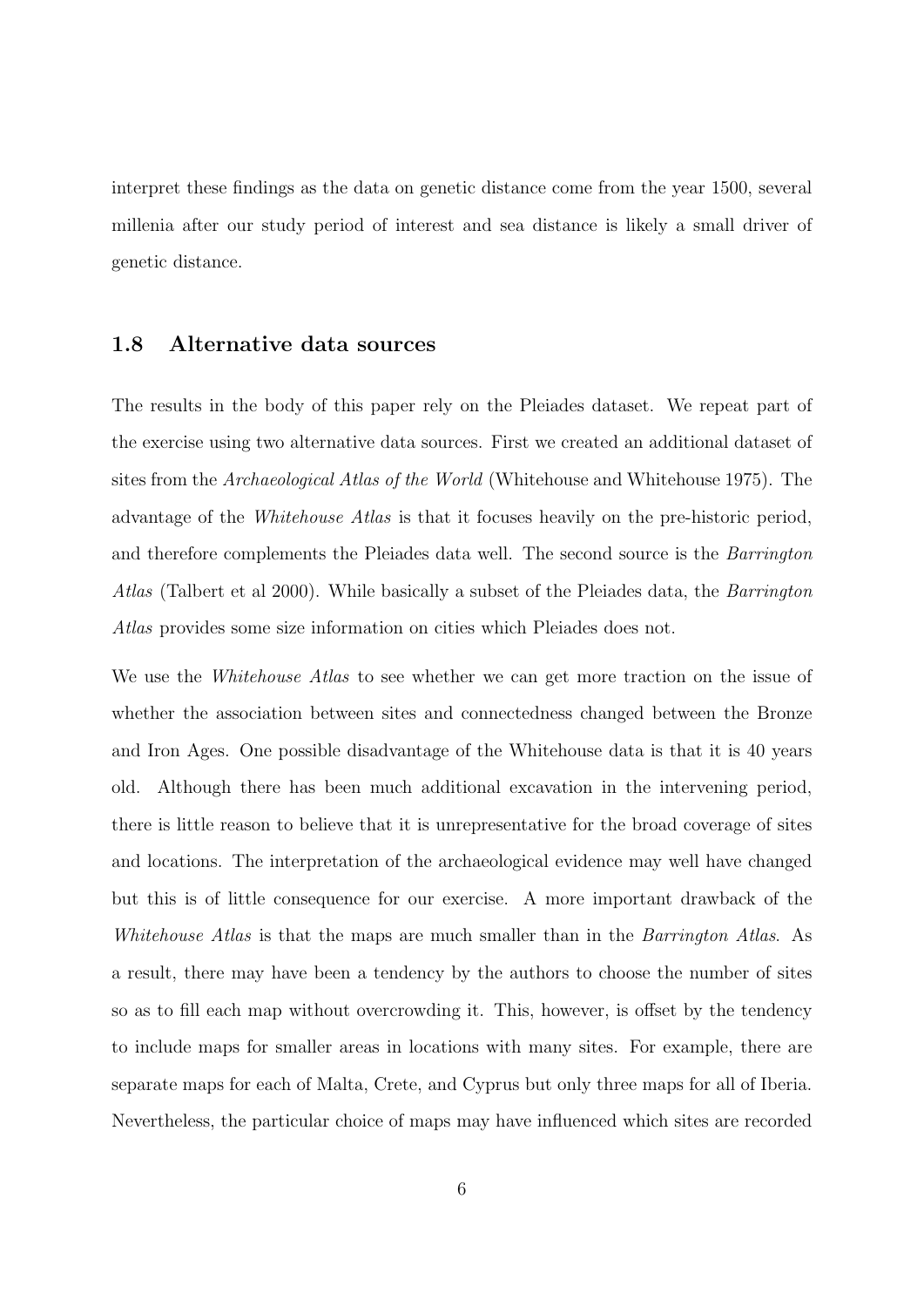in different parts of the Mediterranean. The Whitehouse Atlas includes crude timing information which we use to classify sites into Bronze and Iron Age sites.

The number of sites each period is very different in the Pleiades, Whitehouse, and Barrington data (which we discuss below). Table [A.5](#page-17-0) displays the number of sites we have in each dataset. We repeat the exercise with the Pleiades data from figure [A.4](#page-12-0) using the Whitehouse data in figure [A.5,](#page-18-0) showing coefficients scaled by the average number of sites per cell for comparability again. We find positive associations between the connectedness measure and sites in the Whitehouse Atlas, both for the Bronze and Iron Age. As in the Pleiades data, the association is strongest for the measure around 500km. Curiously, the association is stronger for the Bronze Age than the Iron Age, although the Bronze Age estimates are very noisy.

To account for the possibly artificial difference in site density across space in the Whitehouse Atlas, we include map fixed effects, where each fixed effect corresponds to sites visible on one of the Whitehouse maps (a site can be shown on more than one map). Figure [A.6](#page-19-0) shows that results change a bit and become noisier, which reflects the fact that the maps absorb some geographic variation combined with the greater homogeneity of connectivitiy within each map. Given the confidence intervals, no clear pattern emerges from figure [A.6.](#page-19-0)

As a second alternative, we record sites directly from the *Barrington Atlas* (Talbert et al 2000). This atlas provides a unified source of towns and cities in the Greek and Roman period. The Barrington maps display the sizes of sites in three broad size classes but these are not recorded in the Barrington gazetteer, on which the Pleiades data are based. We digitize the location of sites on the main overview map of this atlas to have one unified source of cities, and record the size of cities visible on that map. The three different size classes are indicated by different font sizes on the map. Instead of an indicator for a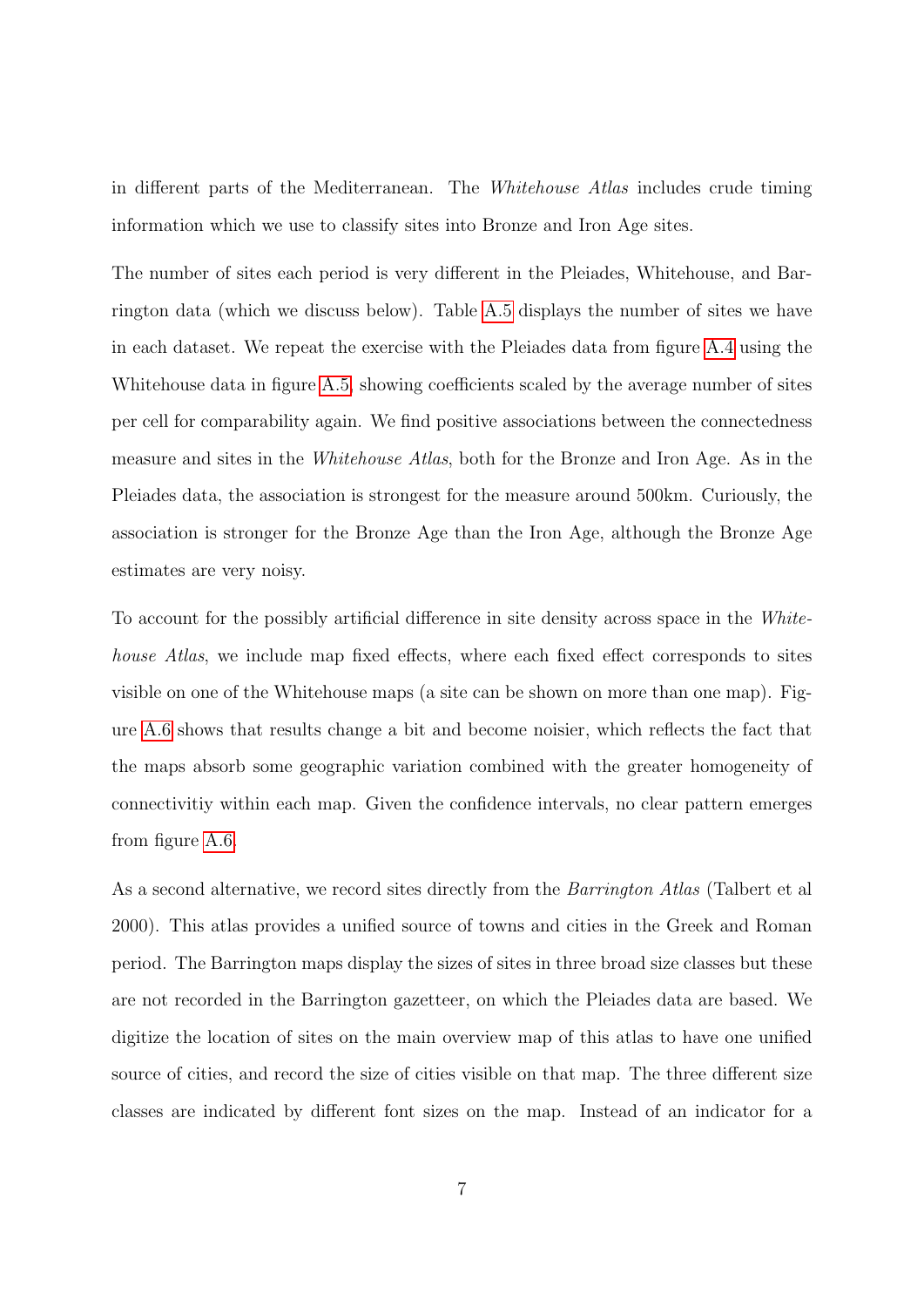site, we code the dependent variable with weights of 1, 2, and 3 corresponding to small, medium and large cities. We believe that this coding corresponds roughly to log size: the largest cities during this period had populations in the 100,000s (e.g. Rome, Carthage), while the smallest ones would have had populations in the 1,000s. This weighting by size allows us to add an intensive margin to the analysis. We merge the sites from the Barrington map with the Pleiades dataset, which records other attributes of the cities, like the time when the site was active. Our dependent variable is either the size class of the city in a cell or the sum of the size classes if multiple cities are present in a cell. We scale the dependent variable by dividing by its mean in the period again to facilitate comparisons over time.

Figure [A.7](#page-20-0) displays the scaled regression coefficients over the period 750 BC to 500 AD. It shows a similar downward trend of coefficients as we found in the Pleiades dataset in figure [3.](#page-11-0) Whether we weight cities by their size or not has very little influence on the results. We should note that the Barrington size classification is not ideal as we only have one single size indicator. Presumably the *Barrington Atlas* records the peak size of the city but it does not provide any information of size over time. We also note that the Barrington results are very noisy, which reflects the relatively small number of sites on the map we coded.

# References

- [1] Acemoglu, Daron, Simon Johnson, and James Robinson, "The Rise of Europe: Atlantic Trade, Institutional Change, and Economic Growth", American Economic Review 95 (2005): 546-579.
- [2] Head, Keith, and Thierry Mayer, "Gravity Equations: Workhorse, Toolkit, and Cook-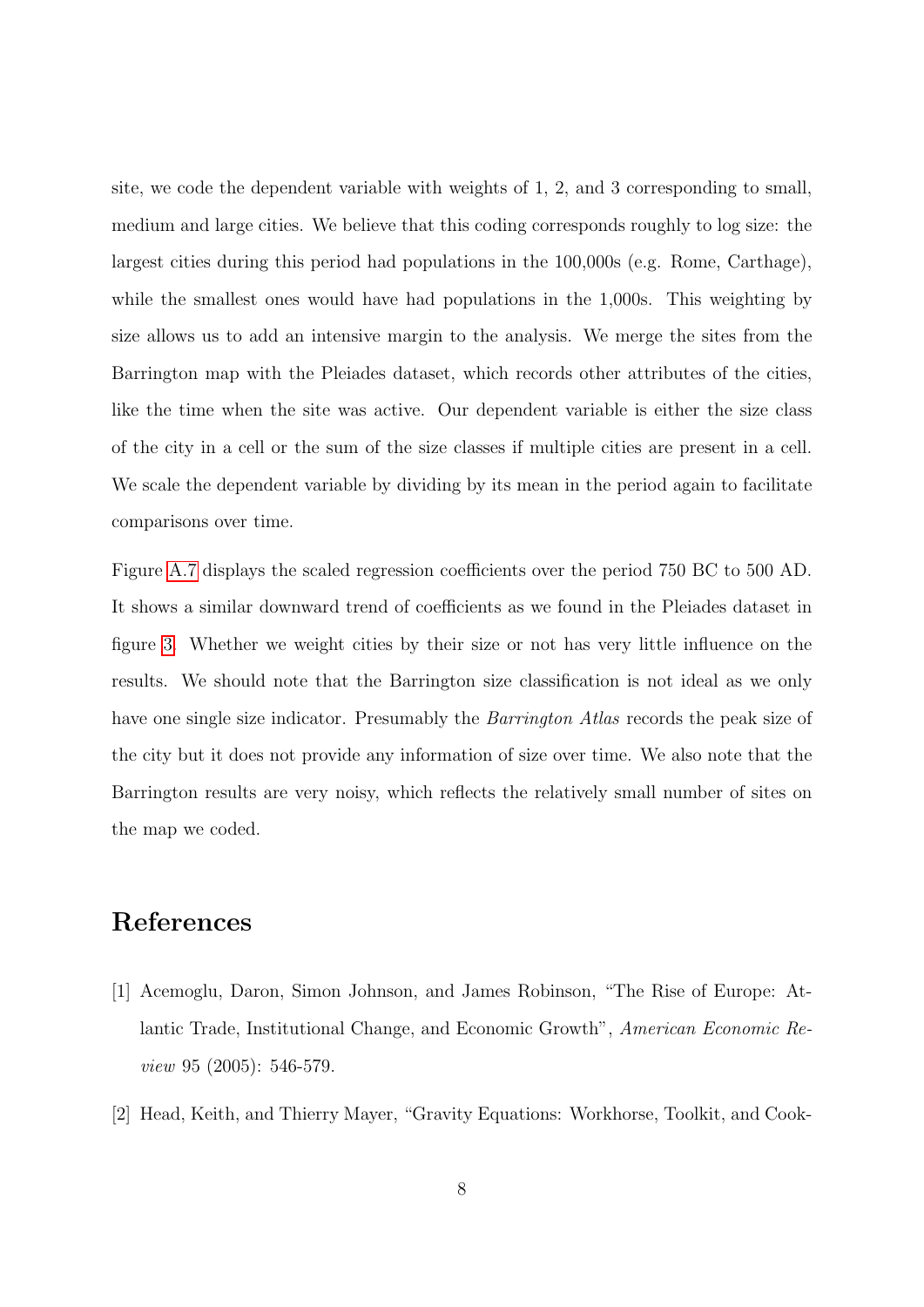book,", in Gopinath, G, E. Helpman and K. Rogoff (eds), Handbook of International Economics, 4 (2014): 131-195.

- [3] Spolaore, Enrico, and Romain Wacziarg, "Ancestry and development: New evidence", Journal of Applied Econometrics. 33 (2018): 748-762.
- [4] Talbert, Richard JA, ed., Barrington Atlas of the Greek and Roman World: Map-bymap Directory. Princeton, Oxford: Princeton University Press, 2000.
- [5] Whitehouse, David, and Ruth Whitehouse, Archaeological Atlas of the World. London: Thames and Hudson, 1975.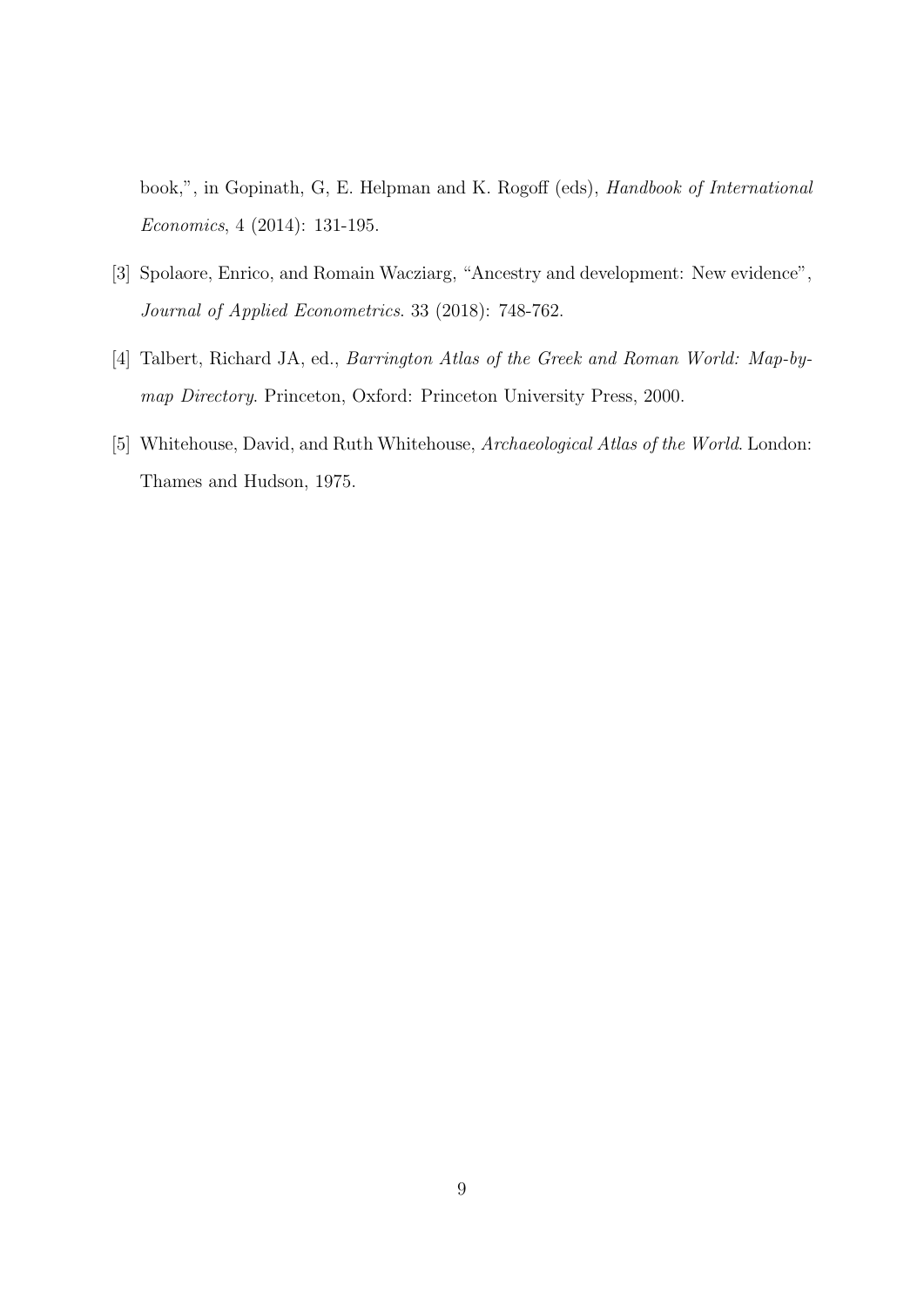<span id="page-9-0"></span>

Figure A.1: Distribution of log connectedness at 500 km distance

The sample consists of all cells around the Mediterranean, as shown in Figure [A.2.](#page-10-0)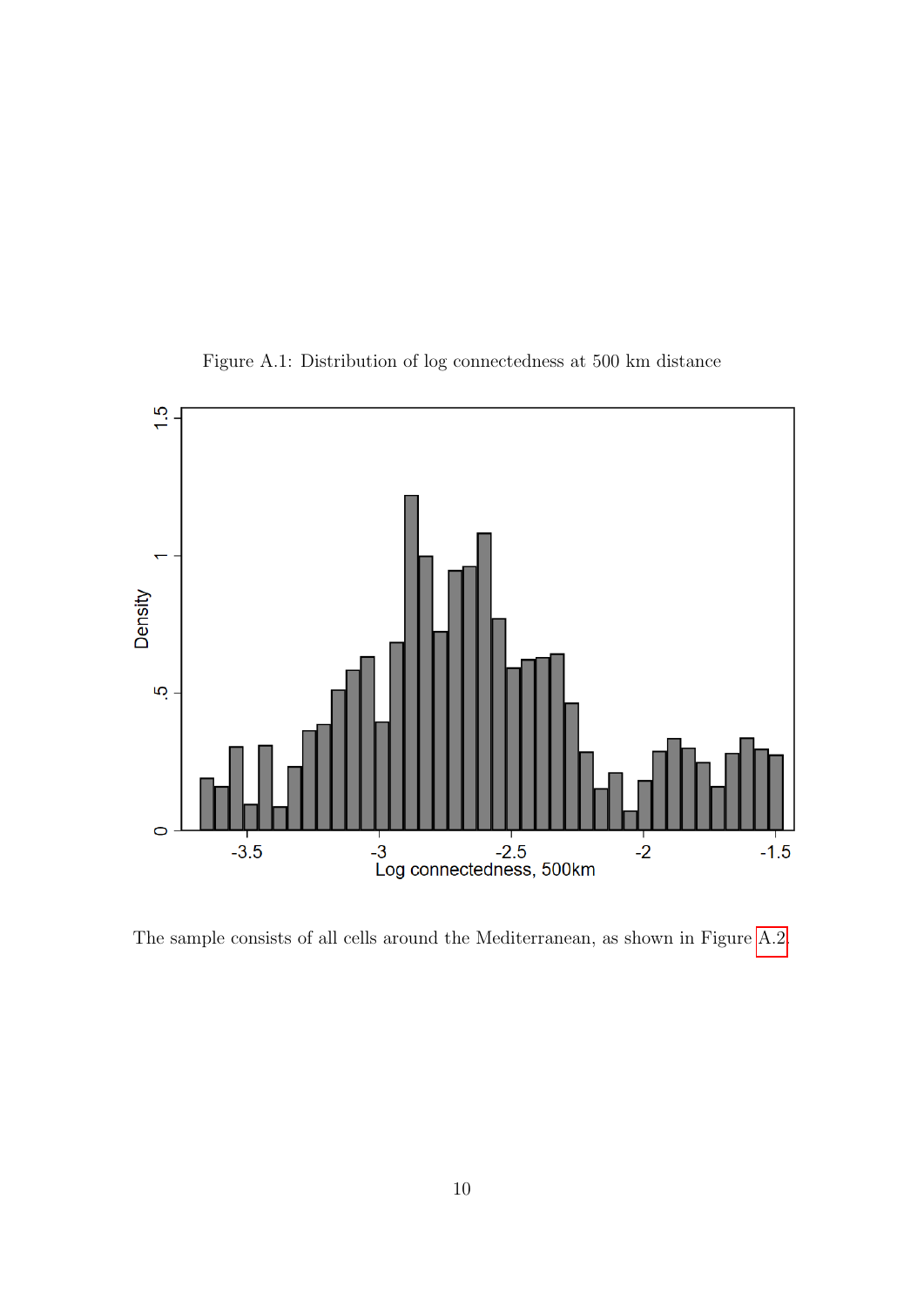<span id="page-10-0"></span>

Figure A.2: Connectedness for a 500 km distance measure

The different shades of gray indicate deciles of the connectedness distribution. Darker points show better connected areas.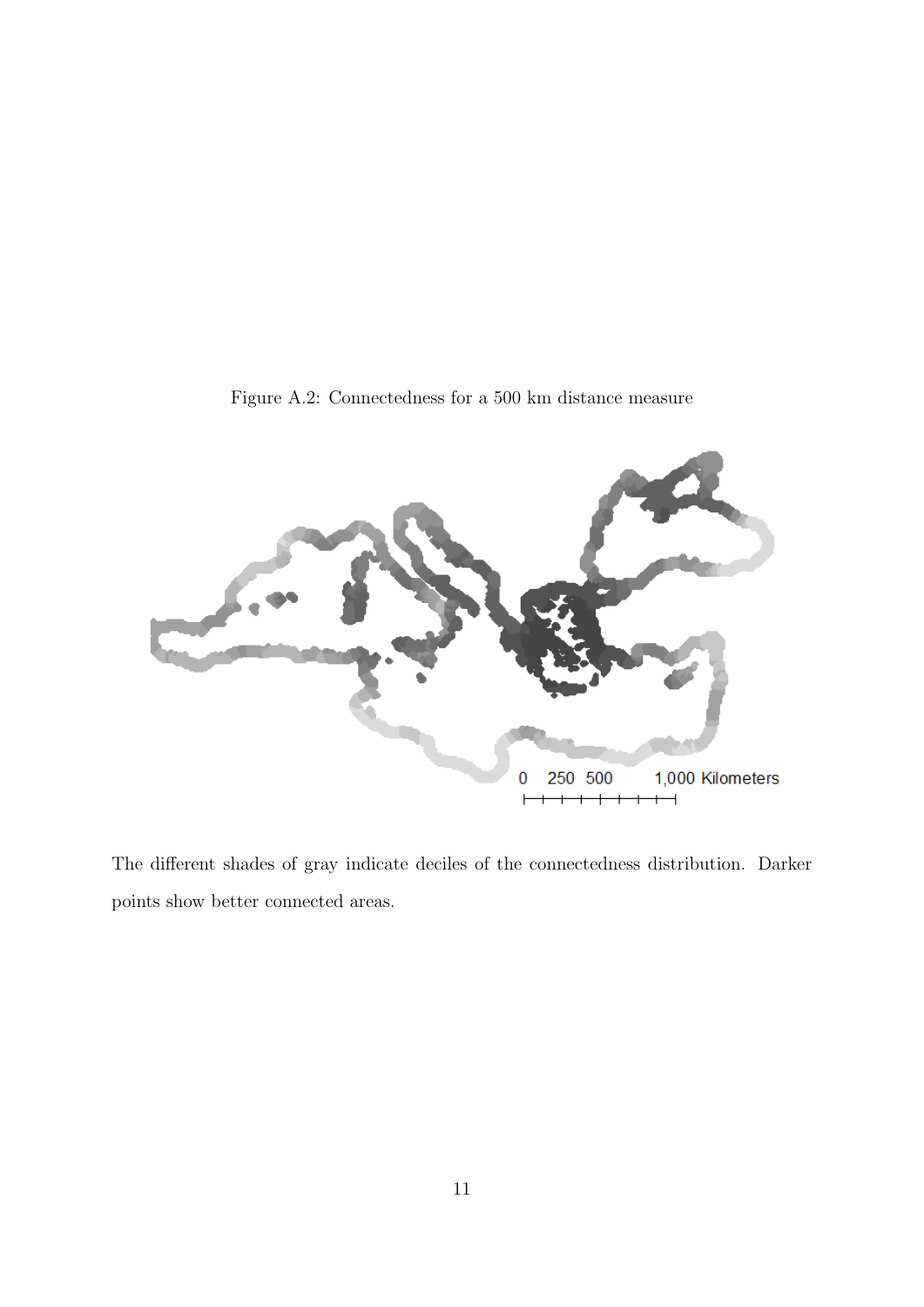

<span id="page-11-0"></span>

This figure displays archaeological sites which is the main dependent variable in our analysis (sites in 750 BC using the narrow Pleiades classification).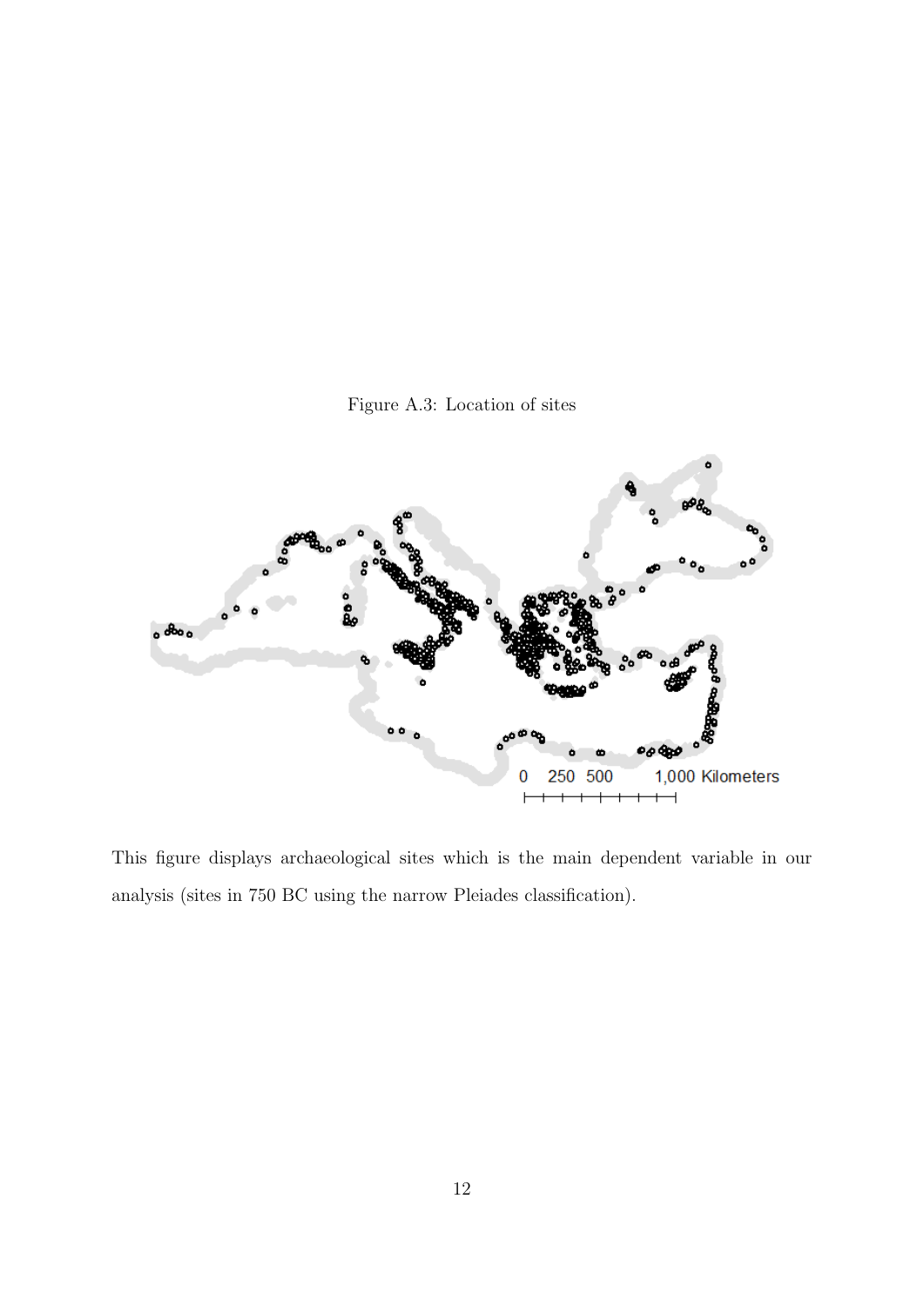<span id="page-12-0"></span>

Figure A.4: Regression coefficients for different distances

This plot shows the main coefficient of our regression (equation [1\)](#page-0-0) for narrow Pleiades sites and 95 percent confidence intervals in 750 BC. In these regressions, the left hand side variable is the number of sites, and the right hand side is log connectedness, computed for different distances. The regression includes controls for latitude, longitude, distance to the coast and distance to the Fertile Crescent. Standard errors are clustered at the level of  $200\times200$  km cells.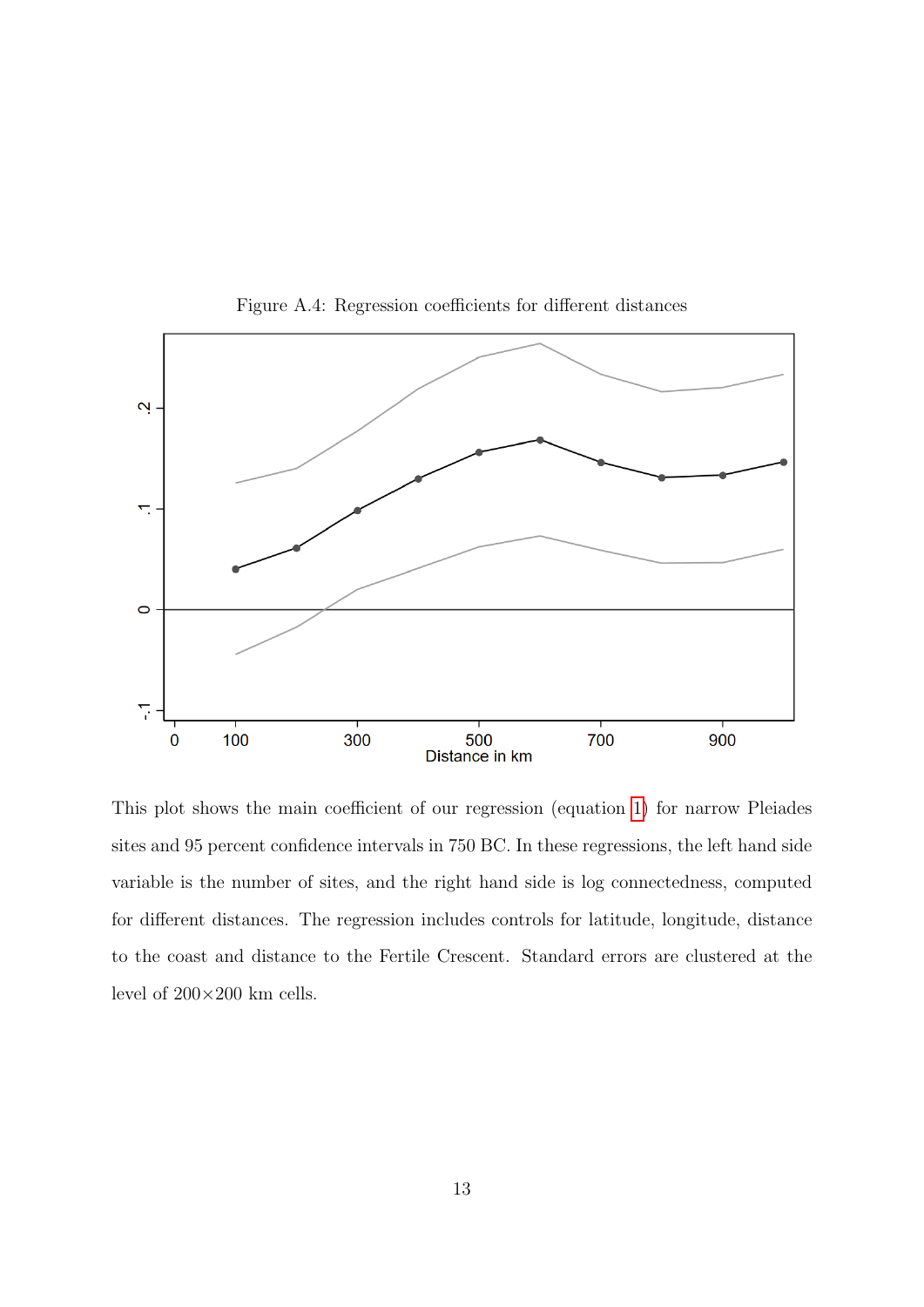|                                        | (1)      | (2)                 | (3)                    |
|----------------------------------------|----------|---------------------|------------------------|
| Panel A: Pleiades wide 750BC           |          |                     |                        |
| $c_{500}$                              | 0.208    | 0.227               |                        |
|                                        |          | $(0.056)$ $(0.057)$ |                        |
| $C_{100-500}$                          |          |                     | 0.218                  |
|                                        |          |                     | (0.050)                |
| Panel B: Pleiades narrow 750BC         |          |                     |                        |
| $c_{500}$                              | 0.156    | 0.178               |                        |
|                                        |          | $(0.048)$ $(0.048)$ |                        |
| $C_{100-500}$                          |          |                     | 0.169                  |
|                                        |          |                     | (0.043)                |
| Panel C: Log population density 2015AD |          |                     |                        |
| $c_{500}$                              | $-0.118$ | $-0.168$            |                        |
|                                        |          | $(0.191)$ $(0.183)$ |                        |
| $c_{100-500}$                          |          |                     | $-0.033$               |
|                                        |          |                     | (0.220)                |
| Specification Baseline Controls        |          |                     | Baseline,              |
|                                        |          |                     | controls for $c_{100}$ |
| Observations                           | 12013    | 12013               | 12013                  |

<span id="page-13-0"></span>Table A.1: Robustness of main coefficient to the inclusion of the balance variables as controls, and regressions for modern outcomes

Column (1) repeats the baseline coefficients as in Column (1) of table [2.](#page-15-0) Column (2) adds the covariates from table [1](#page-14-0) as controls to the regression: agricultural productivity, ruggedness, mines, rivers, wind and land connectedness.  $c_{500}$  is the connectedness measure for 500km. Column (3) uses the connectedness for distances from 100 to 500  $km<sup>4</sup>$  and controls for connectedness within 100 km, in addition to the baseline set of controls.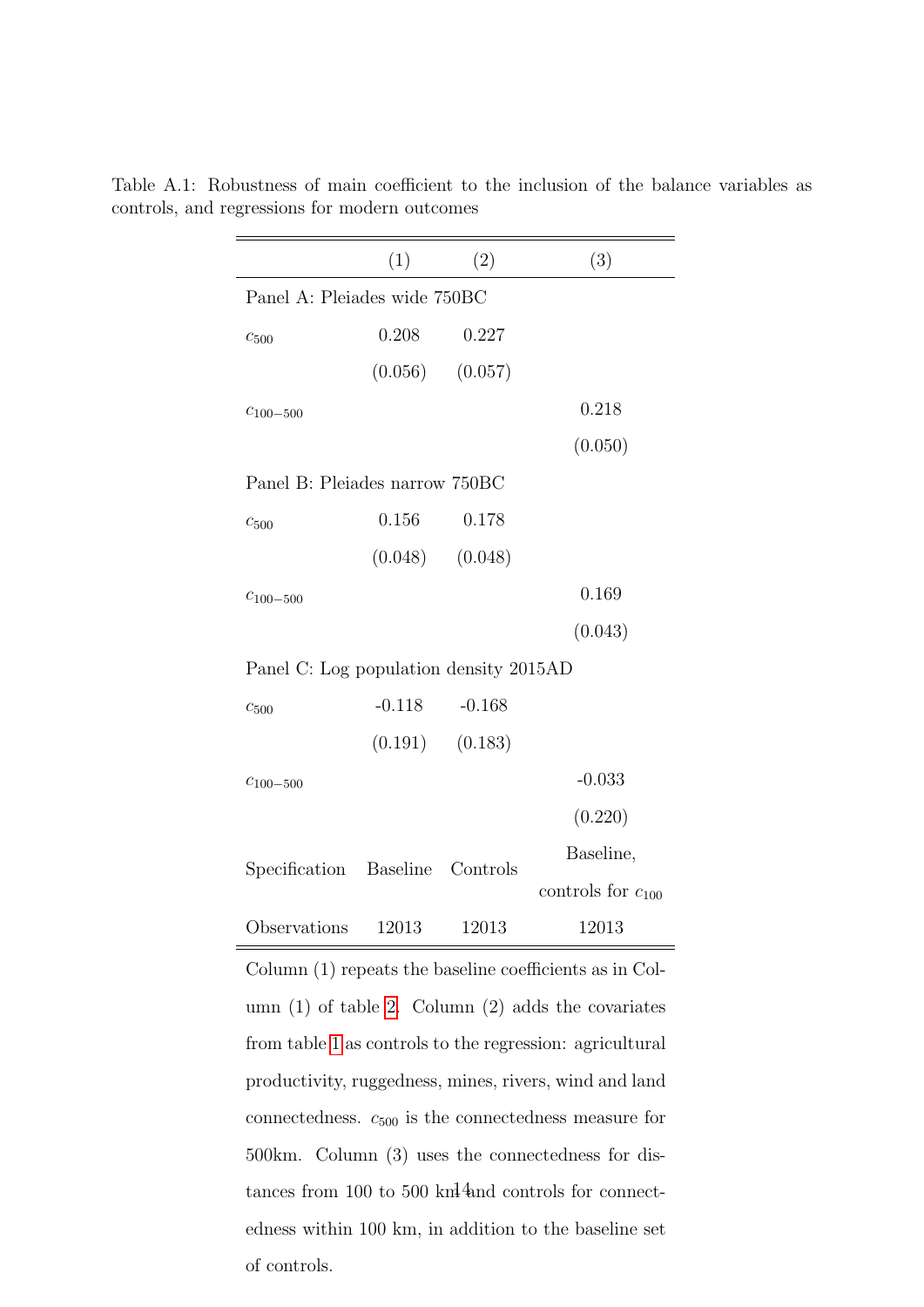<span id="page-14-0"></span>

|                       | Standard 500 km connectedness |           |           |           |  |  |  |
|-----------------------|-------------------------------|-----------|-----------|-----------|--|--|--|
|                       | (1)                           | (2)       | (3)       | (4)       |  |  |  |
| Pleiades wide 750BC   | 0.208                         | 0.171     | 0.063     | 0.079     |  |  |  |
|                       | (0.056)                       | (0.076)   | (0.071)   | (0.026)   |  |  |  |
| Plejades narrow 750BC | 0.156                         | 0.142     | 0.060     | 0.063     |  |  |  |
|                       | (0.048)                       | (0.062)   | (0.057)   | (0.021)   |  |  |  |
| Observations          | 12013                         | 10433     | 10433     | 8975      |  |  |  |
| From                  | All                           | Continent | Continent | Continent |  |  |  |
| Tо                    | All                           | All       | Continent | Island    |  |  |  |

Table A.2: Results for different connections

Coefficients from regressions of the number of sites on 500 km log connectedness and controls. All regressions control for longitude, latitude, and distance to the coast and the Fertile Crescent. The dependent variable counts the number of sites in a cell based on either the wide or the narrow Pleiades measure. Standard errors are clustered at the level of  $200\times200$  km cells, in parentheses. This table uses various subsamples as indicated.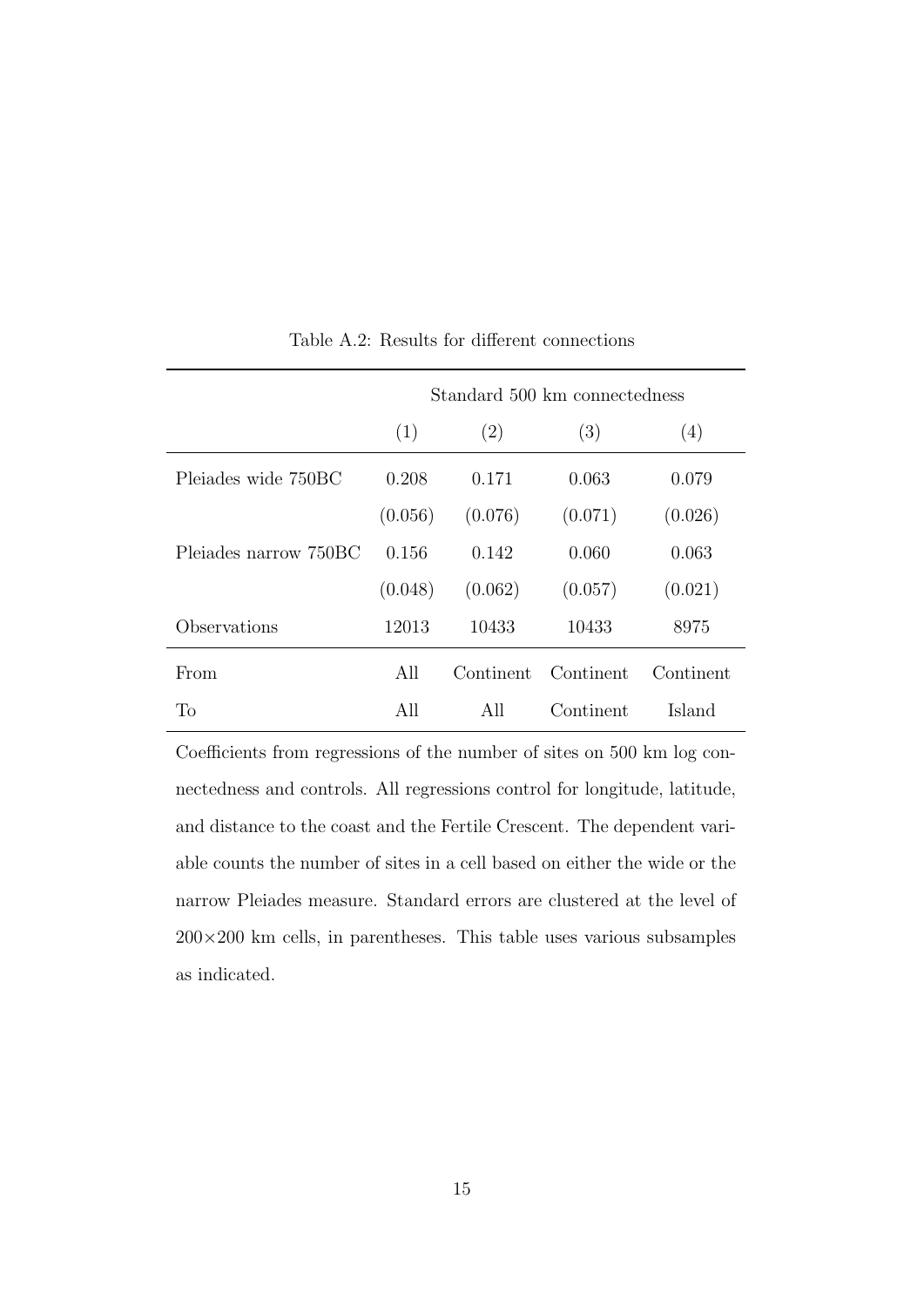<span id="page-15-0"></span>

|                                        | 2SLS    |         |         | <b>OLS</b> |         |         |
|----------------------------------------|---------|---------|---------|------------|---------|---------|
| Dependent variable                     | (1)     | (2)     | (3)     | (4)        | (5)     | (6)     |
| Pleiades wide 750BC                    | 0.225   | 0.100   | 0.251   | 0.124      | 0.091   | 0.148   |
|                                        | (0.056) | (0.038) | (0.064) | (0.023)    | (0.021) | (0.031) |
| First-stage F statistic                | 32      | 17      | 37      |            |         |         |
| Pleiades narrow 750BC                  | 0.178   | 0.074   | 0.214   | 0.091      | 0.065   | 0.122   |
|                                        | (0.050) | (0.031) | (0.060) | (0.018)    | (0.016) | (0.026) |
| First-stage F statistic                | $30\,$  | 16      | 32      |            |         |         |
| Observations                           | 12013   | 10064   | 9464    | 12013      | 10064   | 9464    |
| Controls:                              |         |         |         |            |         |         |
| Longitude and latitude                 | X       | X       | X       | X          | X       | X       |
| Distance to coast and Fertile Crescent | X       | X       | X       | X          | X       | X       |
| Dropping Aegean                        |         | X       |         |            | X       |         |
| Dropping North Africa                  |         |         | X       |            |         | X       |

Table A.3: Market access regressions: 2SLS & OLS

Coefficients from regressions of the number of sites in a cell, computed for either the wide or narrow Pleiades measure as indicated, on log market access based on 500km connectedness. OLS coefficients are shown for comparisson. In the first stage market access is instrumented using 500 km log connectedness. All regressions include controls as indicated. Standard errors clustered at the level of 200x200 km cells, in parentheses.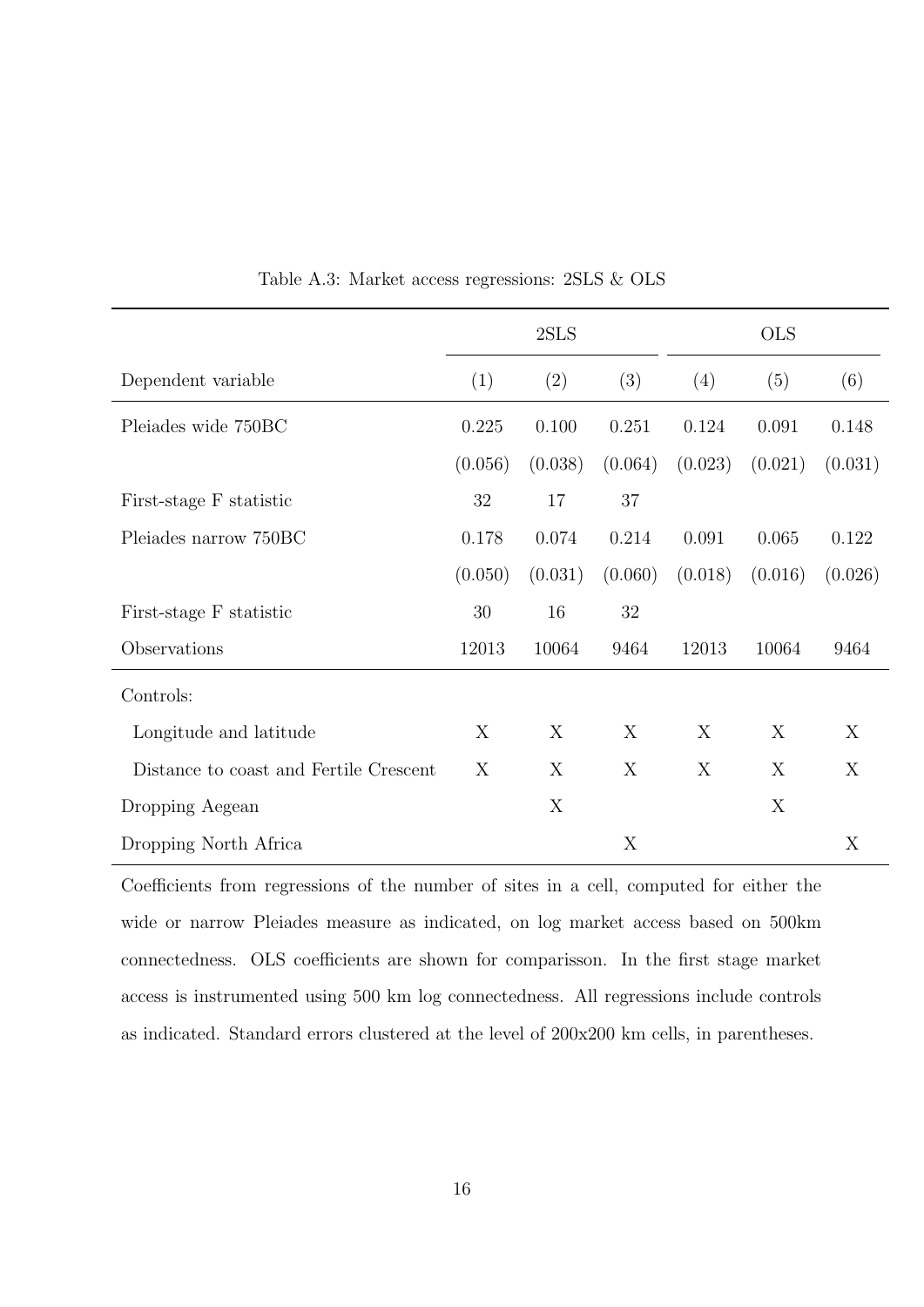|                   | (1)      | (2)                      | (3)      | (4)                        |
|-------------------|----------|--------------------------|----------|----------------------------|
|                   |          | Average genetic distance |          | Bilateral genetic distance |
| $c_{500}$         | $-0.006$ | $-0.005$                 |          |                            |
|                   | (0.002)  | (0.002)                  |          |                            |
| $1 d_{ij} < 500 $ |          |                          | $-0.026$ | $-0.019$                   |
|                   |          |                          | (0.004)  | (0.004)                    |
| Controls          | None     | Latitude and             | None     | Country FE, and            |
|                   |          | squared latitude         |          | contiguity                 |
| Observations      | 132      | 132                      | 8646     | 8646                       |

<span id="page-16-0"></span>Table A.4: Relationship between connectedness and genetic distance for the world

Columns (1) and (2) mimic our main specifications from section [4.3,](#page-0-0) using average genetic distance in 1500 to all other countries as a dependent variable instead of population density. Columns (3) and (4) contain bilateral results regressing the genetic distance between two countries on a dummy whether they are within 500 km via sea distance. Robust standard errors in parenthesis. The regressions are weighted by the number of coastal cells for each country in line with the results presented in section [4.3.](#page-0-0)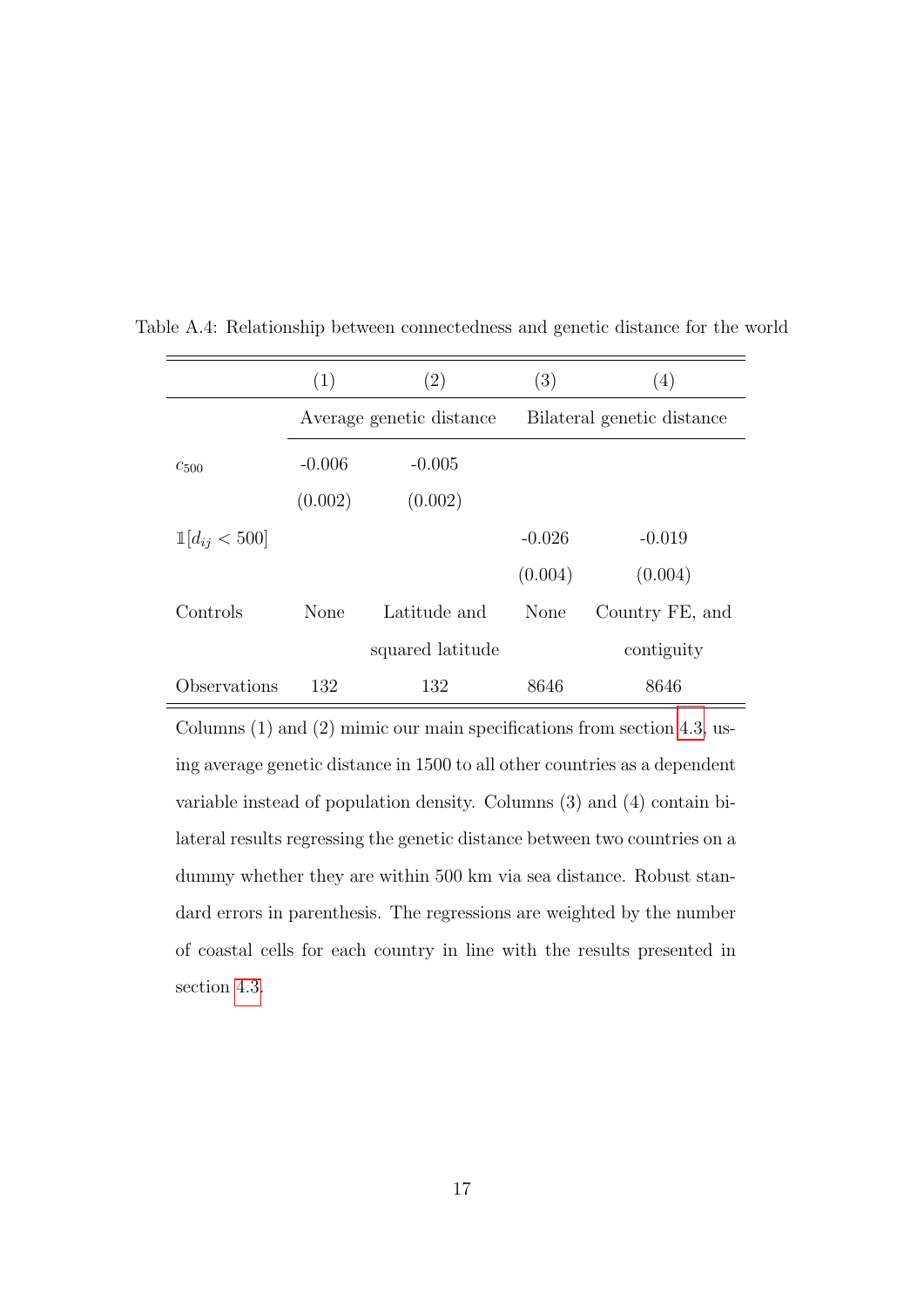<span id="page-17-0"></span>

| Time     | Pleiades | Pleiades |            |            |
|----------|----------|----------|------------|------------|
| period   | narrow   | wide     | Whitehouse | Barrington |
| 3000 BC  | 28       | 37       |            |            |
| 2000 BC  | 85       | 119      |            |            |
| 1500 BC  | 105      | 142      | 243        |            |
| 1000 BC  | 100      | 116      |            |            |
| 750 BC   | 1,235    | 1,565    | 322        | 75         |
| 500 BC   | 2,126    | 2,772    |            | 98         |
| 0        | 3,617    | 5,708    |            | 121        |
| $500$ AD | 2,265    | 3,668    |            | 107        |

Table A.5: Number of sites in the different datasets

This table shows the number of sites in the narrow Pleiades, the wide Pleiades, the Whitehouse Atlas and the Barrington Atlas data by year. The Whitehouse data refers to broad periods.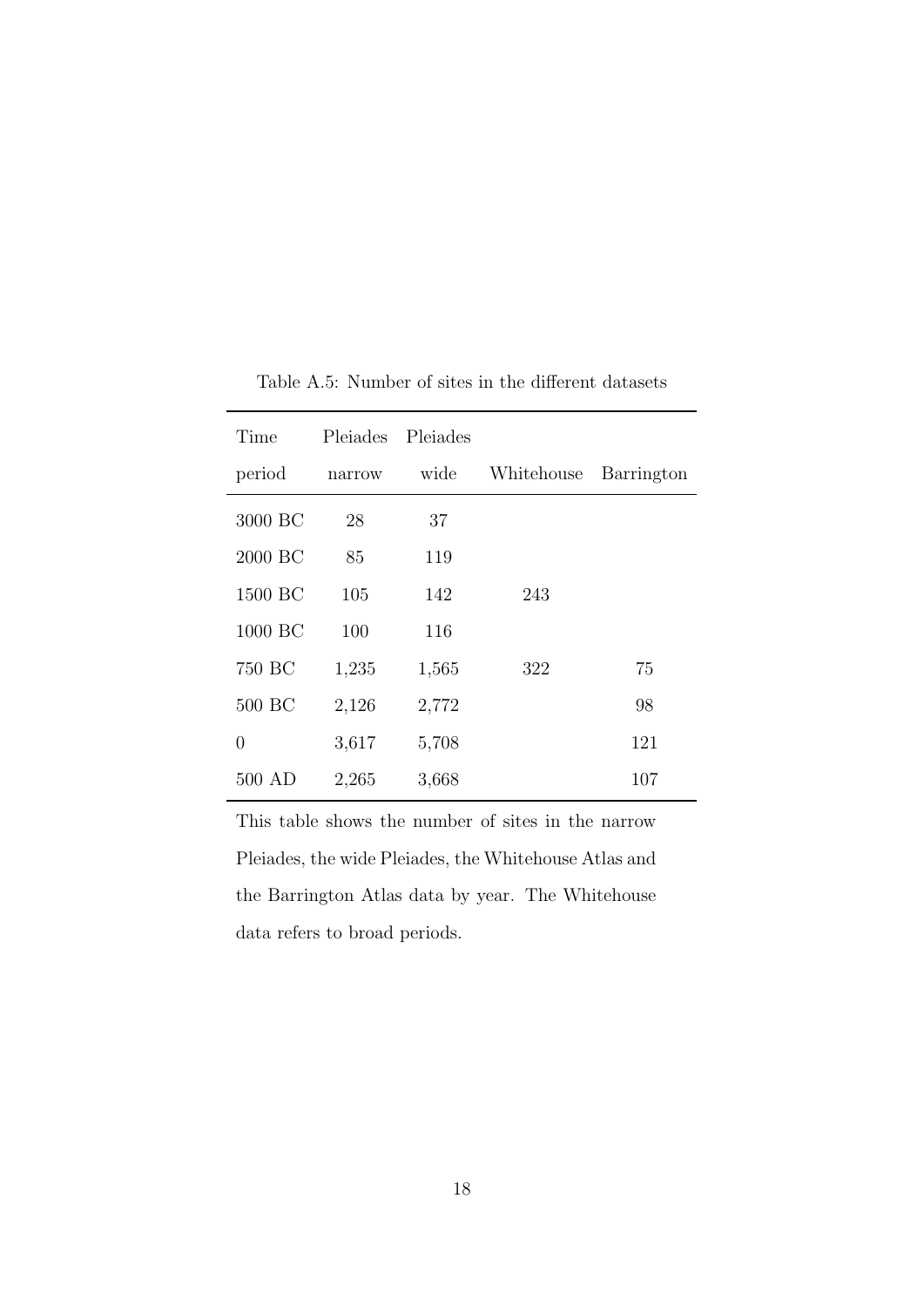<span id="page-18-0"></span>

Figure A.5: Results using the data from the Whitehouse Atlas

This plot shows the main coefficient of our regression for scaled Whitehouse sites either in the Bronze or Iron Age, and 95 percent confidence intervals. In these regressions, the left hand side shows the number of sites scaled by the per-period mean, and the right hand side connectedness, computed for different distance measures.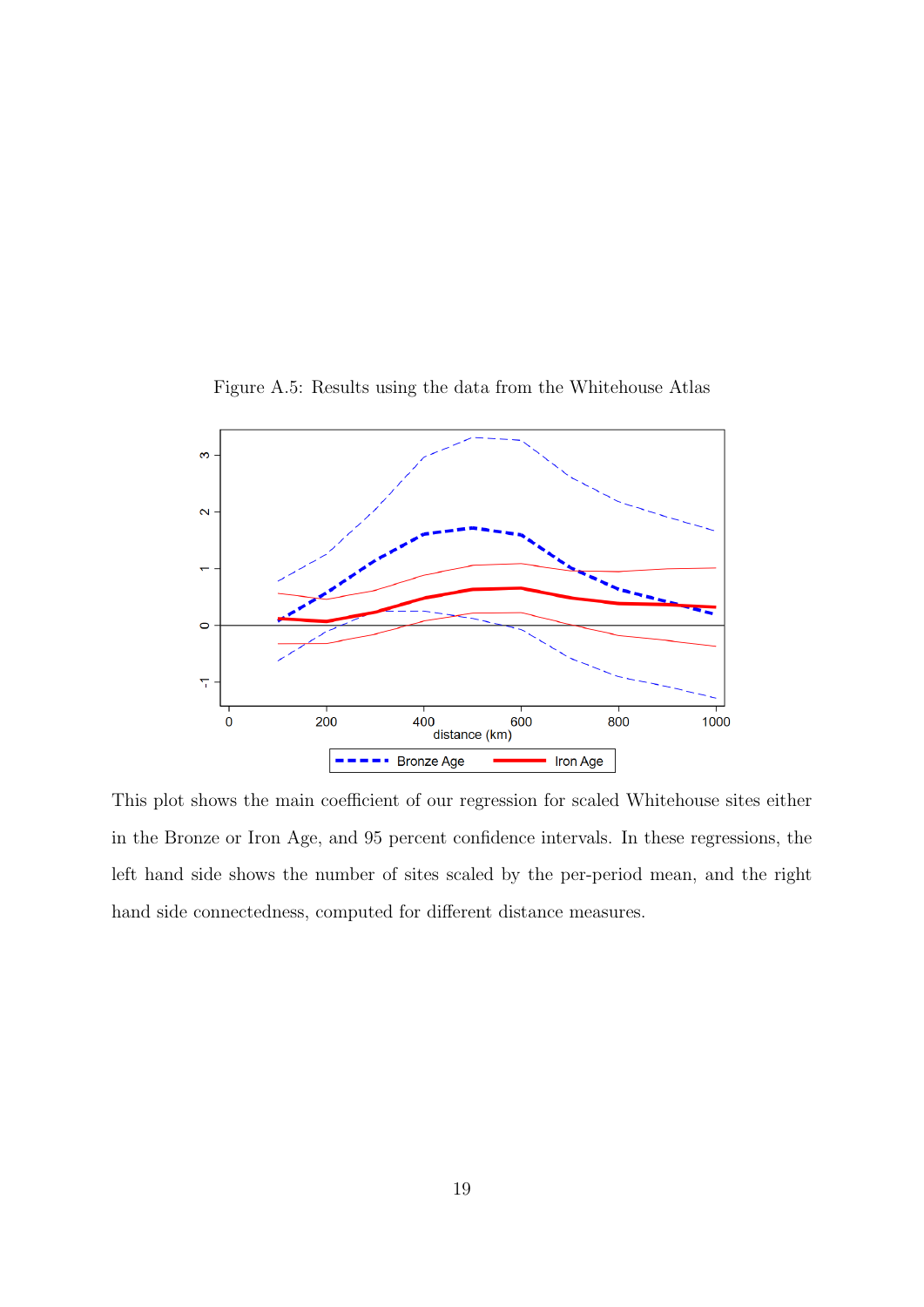<span id="page-19-0"></span>Figure A.6: Additional results using the data from the Whitehouse Atlas



This plot shows the main coefficient of our regression for scaled Whitehouse sites either in the Bronze or Iron Age, and 95 percent confidence intervals. In these regressions, the left hand side shows the number of sites scaled by the per-period mean, and the right hand side connectedness, computed for different distance measures and including fixed effects for each map in the Whitehouse Atlas.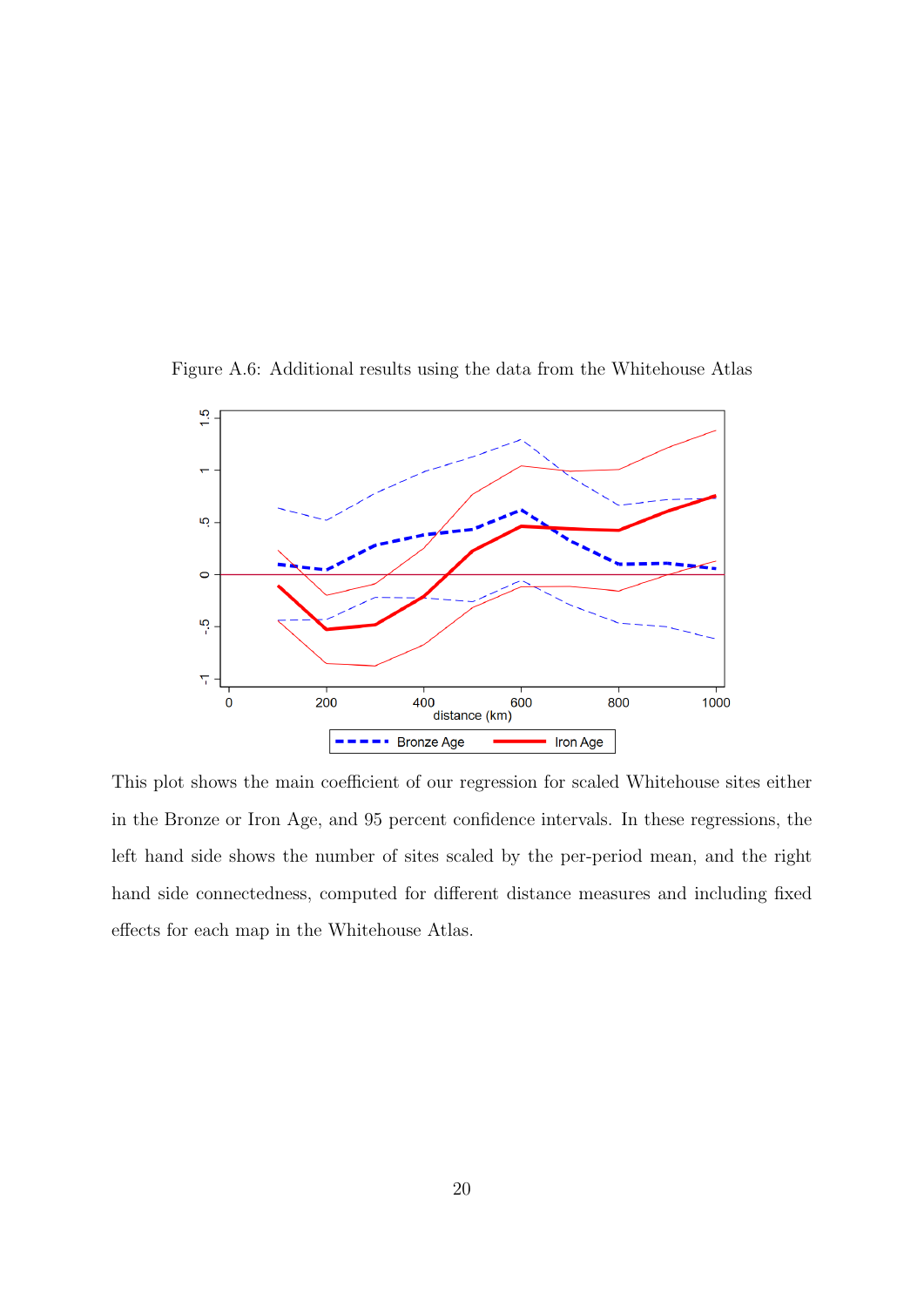<span id="page-20-0"></span>

Figure A.7: Results for the Barrington Atlas

This plot shows the main coefficient of our regression for scaled Barrington sites and 95 percent confidence intervals for different years. In these regressions, the left hand side shows the number of sites scaled by the per-period mean, and the right hand side connectedness for the 500km connectedness measure.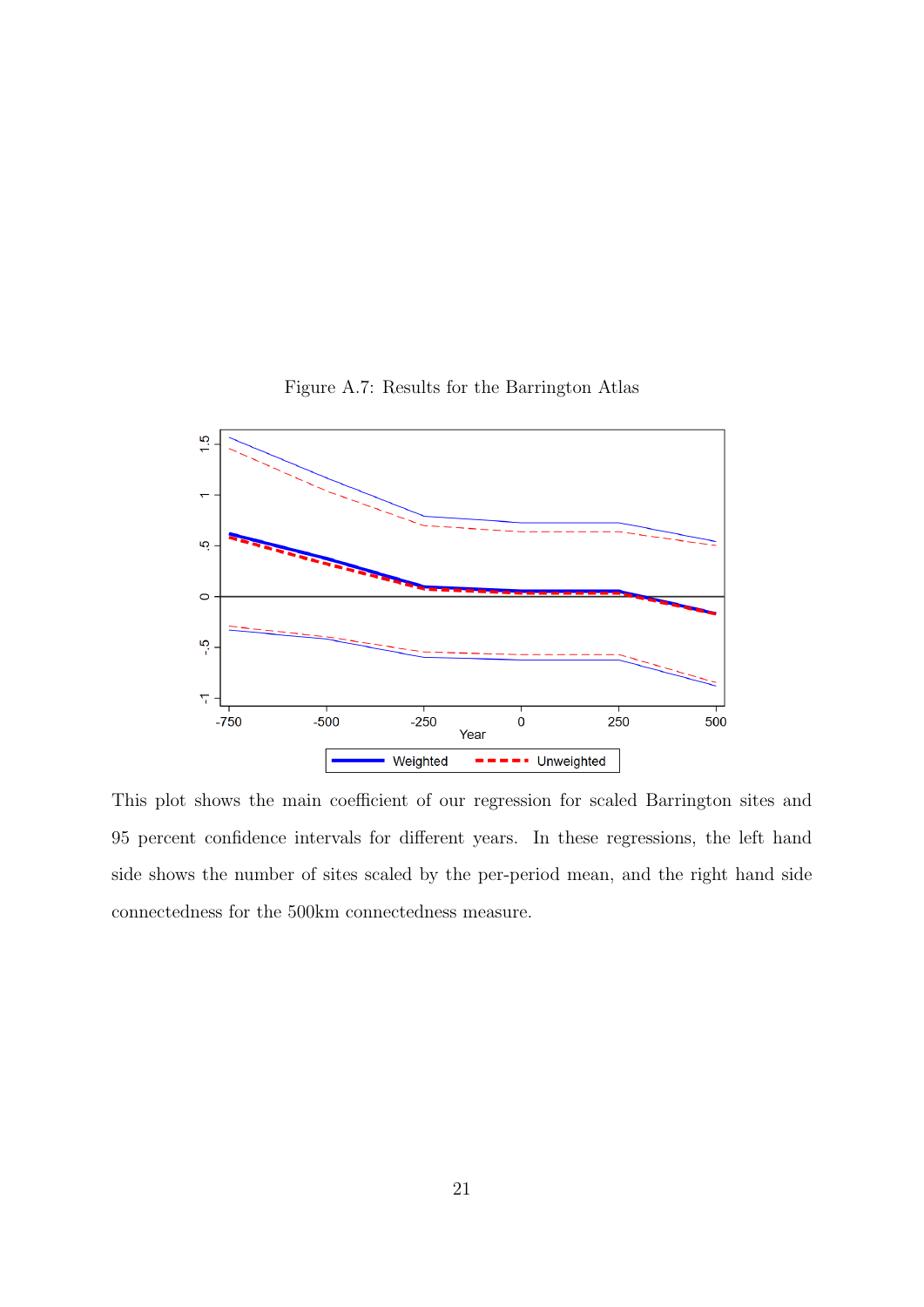# 2 Appendix B: Coding of Whitehouse sites

To create the Whitehouse dataset, we geo-referenced all entries within 50km of the coasts on 28 maps covering the Mediterranean and Black Sea in the Whitehouse Atlas ourselves. Using the information in the map titles and accompanying text, we classified each map as belonging to one of three periods: the Neolithic, the Bronze Age, or the Iron Age and later. Some maps contain sites from multiple periods but give a classification of sites, which we use. Other maps straddle periods without more detailed timing information. In this case, we classified sites into the three broad periods ourselves using resources on the internet. In a few cases, it is not possible to classify sites clearly as either Neolithic or Bronze Age in which case we classified them as both (see below for details).

Table [B.2](#page-23-0) provides details of our classification of the maps. The maps on pages 72, 76, 90, and 96 straddle both the Neolithic and Bronze Age period, while the map on page 102 could refer to either the Bronze or Iron Age. For these maps, we narrowed down the dating of sites based on resources we could find on the Internet about the respective site. Table [B.2](#page-31-0) provides details of our dating.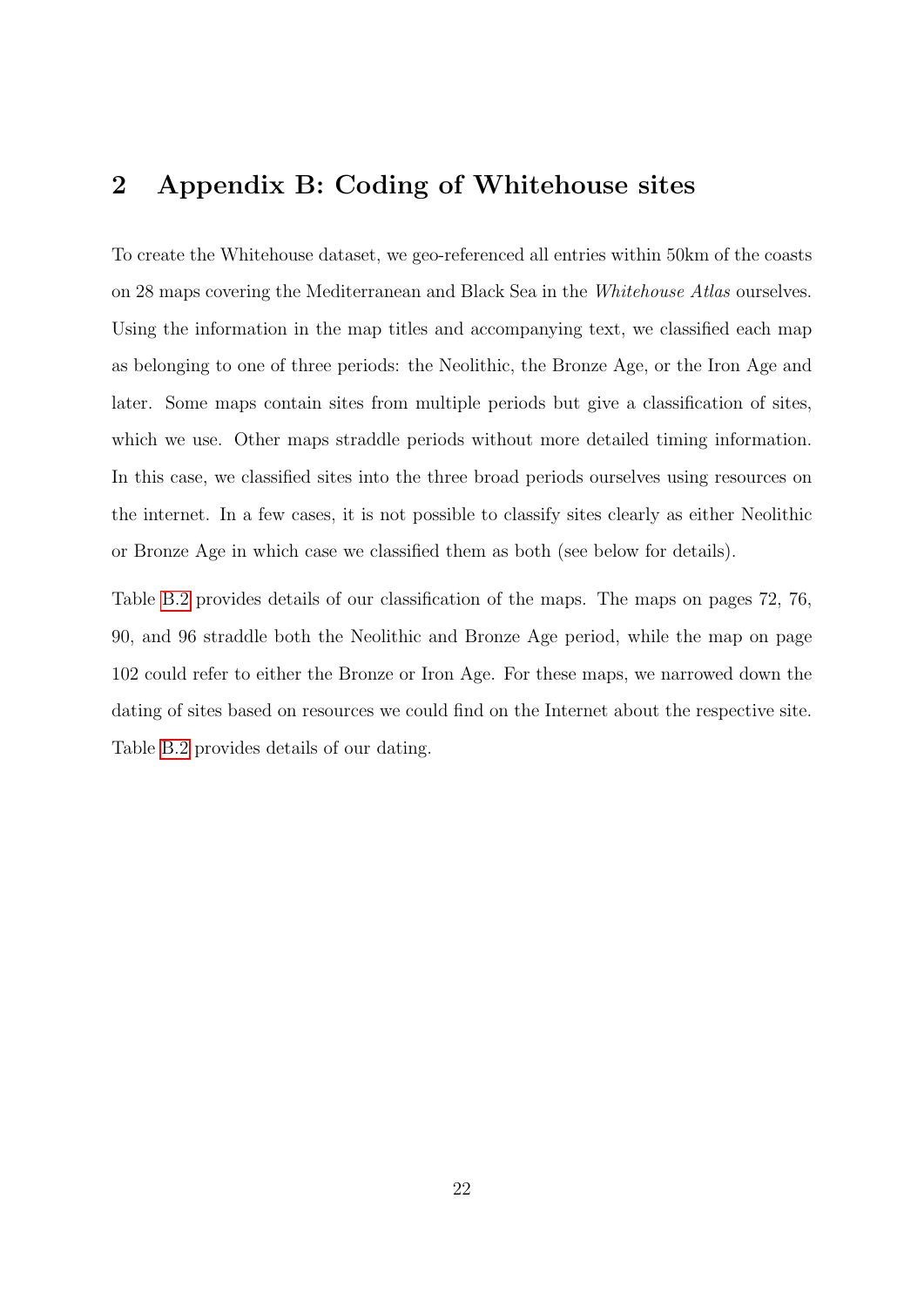| Pages | Map title/details                                      | Time period            |
|-------|--------------------------------------------------------|------------------------|
| 72f.  | Neolithic to Bronze Age sites in Anatolia              | Bronze Age or earlier  |
| 74f.  | Hittites and their successors                          | Bronze Age             |
| 76f.  | Late prehistoric and proto-historic sites in Near East | Bronze Age or earlier  |
| 90f.  | Neolithic to Bronze Age sites in Western Anatolia and  | Bronze Age or earlier  |
|       | the Cyclades                                           |                        |
| 92f.  | Neolithic sites in Greece                              | Neolithic              |
| 94f.  | Cyprus                                                 | various                |
| 96f.  | Crete                                                  | Bronze Age or earlier  |
| 98f.  | Mycenaean and other Bronze Age sites in Greece         | Bronze Age             |
| 100f. | The Mycenaeans abroad                                  | Bronze Age             |
| 102f. | The Phoenicians at home                                | Bronze Age or Iron Age |
| 104f. | The Phoenicians abroad                                 | Iron Age or later      |
| 106f. | Archaic and Classical Greece                           | Iron Age or later      |
| 108f. | The Greeks overseas                                    | Iron Age or later      |
| 110f. | Neolithic sites in the central Mediterranean           | Neolithic              |
| 112f. | Copper and Bronze Age sites in Italy                   | Bronze Age             |
| 114f. | Copper and Bronze Age sites in Sicily and the Aeolian  | Bronze Age             |
|       | Islands                                                |                        |
| 116f. | Copper and Bronze Age sites in Corsica and Sardinia    | Bronze Age             |
| 118f. | Early Iron Age sites in the central Mediterranean      | Iron Age or later      |
| 120f. | The central Mediterranean: Carthaginians, Greeks and   | Iron Age or later      |
|       | Etruscans                                              |                        |
| 122   | Malta                                                  | Bronze Age or earlier  |

Table B.1: Classification of maps in the Whitehouse Atlas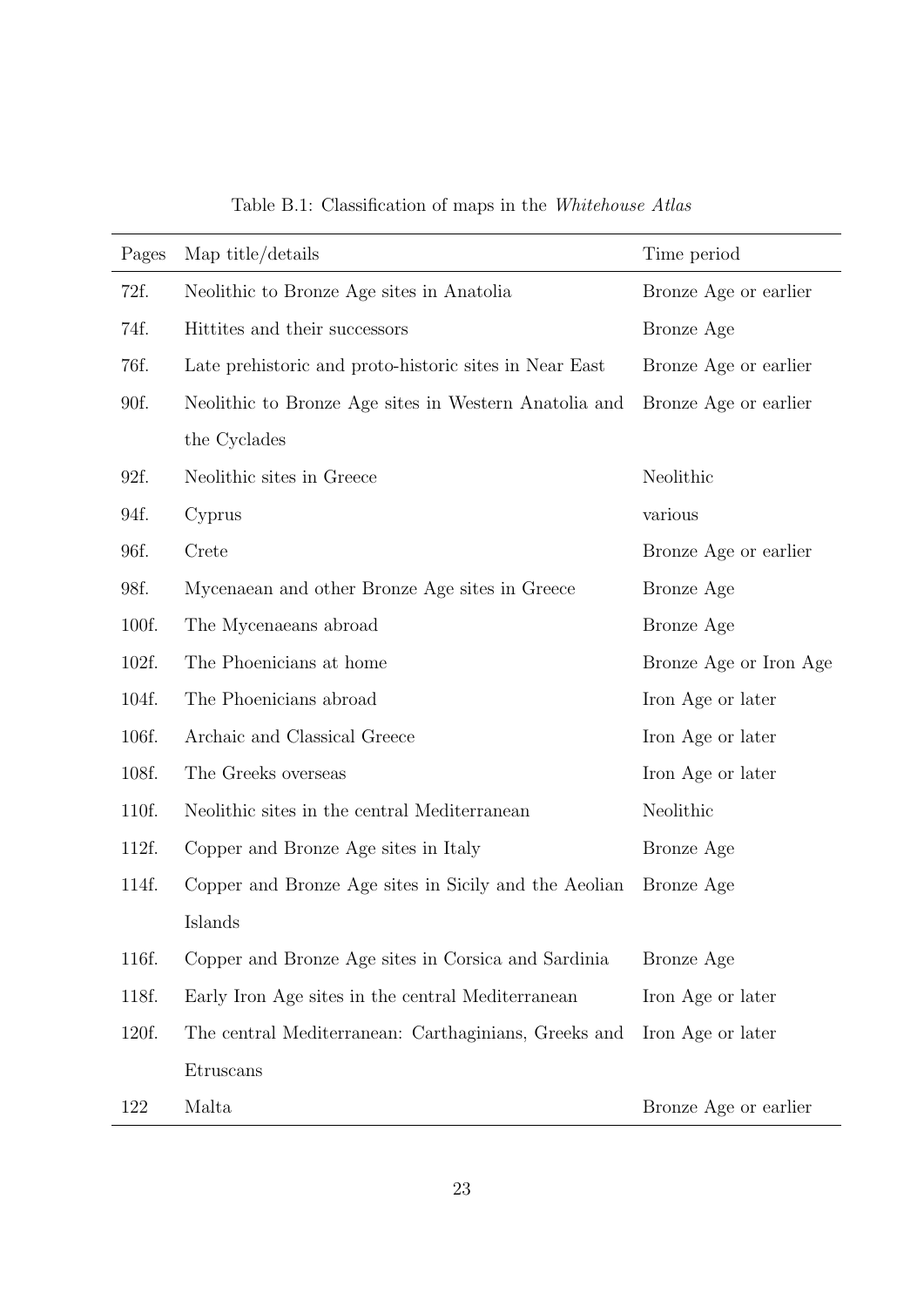Table B.2: Classification of maps in the Whitehouse Atlas, continued

<span id="page-23-0"></span>

| 123ff. | Neolithic sites in Iberia                             | Neolithic         |
|--------|-------------------------------------------------------|-------------------|
| 126ff. | Copper and Bronze Age sites in Iberia                 | Bronze Age        |
| 129ff. | Early Iron Age sites in Iberia                        | Iron Age or later |
| 140f.  | Neolithic and Copper age sites in France and Switzer- | Neolithic         |
|        | land                                                  |                   |
| 164f.  | Bronze Age sites in France and Belgium                | Bronze Age        |
| 172f.  | The spread of Urnfield Cultures in Europe             | Iron Age or later |
| 174f.  | The Hallstatt and La Tene Iron Ages                   | Iron Age or later |
| 176f.  | Iron Age sites in Europe                              | Iron Age or later |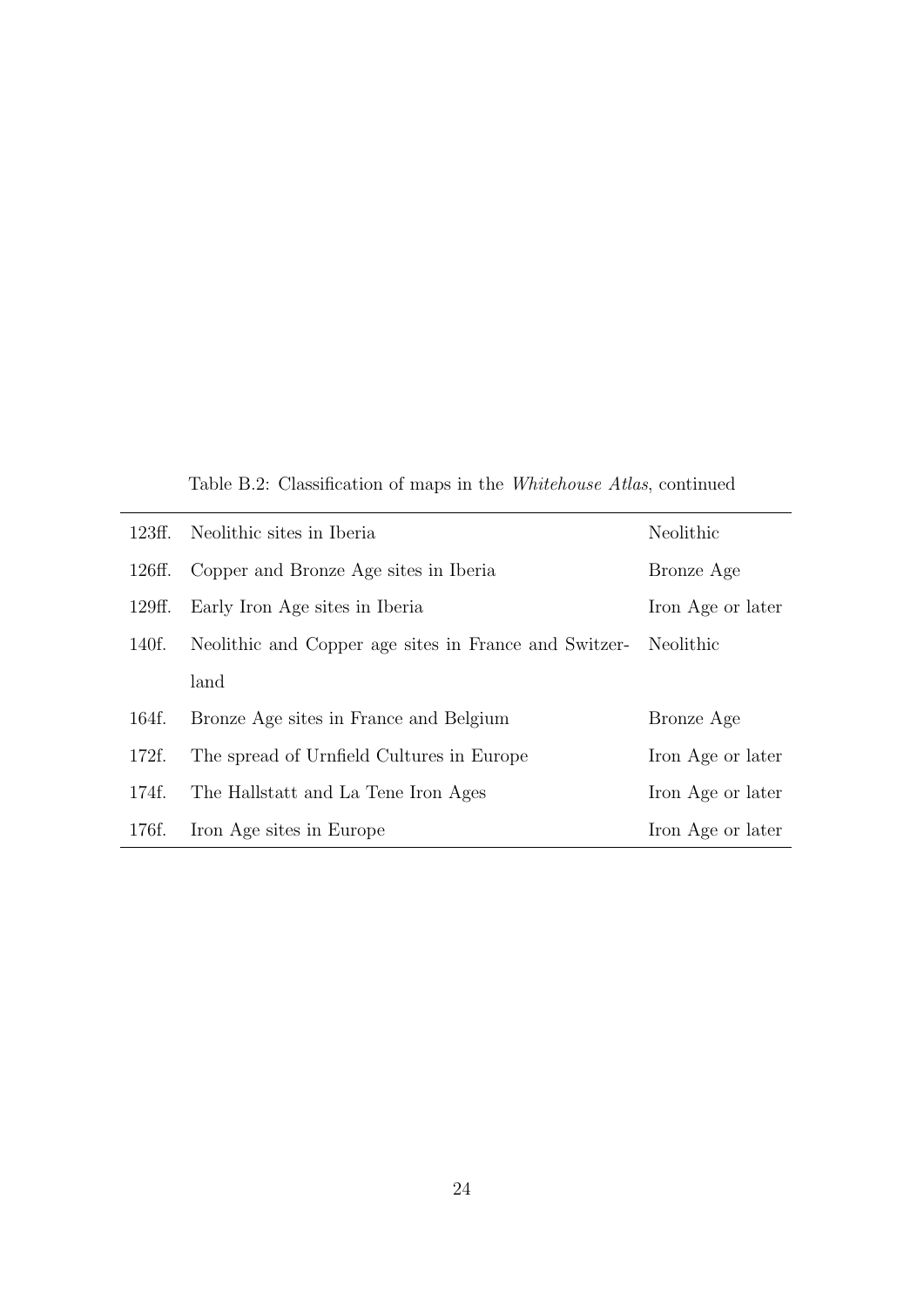| Map page | Site name       | Neolithic      | Bronze Age       | Iron Age         | Source                       |
|----------|-----------------|----------------|------------------|------------------|------------------------------|
| $72\,$   | $Dundartepe$    | $\mathbf 1$    | $\mathbf{1}$     | $\boldsymbol{0}$ | see notes                    |
| $72\,$   | Fikirtepe       | $\mathbf{1}$   | $\mathbf{1}$     | $\boldsymbol{0}$ | Whitehouse                   |
| 72       | Gedikli         | $\mathbf{1}$   | $\mathbf{1}$     | $\mathbf{1}$     | TAY Project                  |
| 72       | Karatas         | $\theta$       | $\mathbf{1}$     | $\mathbf{1}$     | Wikipedia                    |
| 72       | Kayislar        | $\mathbf{1}$   | $\mathbf{1}$     | $\boldsymbol{0}$ | TAY Project                  |
| 72       | Kizilkaya       | $\theta$       | $\mathbf{1}$     | $\mathbf{1}$     | Wikipedia (Kizilkaya/Burdur) |
| $72\,$   | Kumtepe         | $\mathbf{1}$   | $\boldsymbol{0}$ | $\boldsymbol{0}$ | Wikipedia                    |
| $72\,$   | Maltepe         | $\mathbf{1}$   | $\mathbf{1}$     | $\mathbf{1}$     | TAY Project                  |
| $72\,$   | Mentese         | $\mathbf{1}$   | $\boldsymbol{0}$ | $\boldsymbol{0}$ | TAY Project                  |
| 72       | Mersin          | $\mathbf{1}$   | $\mathbf{1}$     | $\mathbf{1}$     | Wikipedia                    |
| 72       | Silifke         | $\theta$       | $\mathbf{1}$     | $\mathbf{1}$     | Wikipedia                    |
| $72\,$   | <b>Tarsus</b>   | $\mathbf{1}$   | $\mathbf{1}$     | $\mathbf{1}$     | Wikipedia                    |
| $72\,$   | Tilmen Huyuk    | $\mathbf{1}$   | $\mathbf{1}$     | $\mathbf{1}$     | TAY Project                  |
| $72\,$   | Troy            | $\overline{0}$ | $\mathbf{1}$     | $\mathbf{1}$     | Wikipedia                    |
| 76       | Amrit/Marathus  | $\theta$       | $\mathbf{1}$     | $\theta$         | Wikipedia                    |
| 76       | Amuq            | $\mathbf{1}$   | $\mathbf{1}$     | $\boldsymbol{0}$ | Whitehouse                   |
| 76       | Aradus          | $\overline{0}$ | $\mathbf{1}$     | $\mathbf{1}$     | Wikipedia (Arwad)            |
| 76       | Atchana/Alalakh | $\theta$       |                  | $\boldsymbol{0}$ | Wikipedia                    |
| 76       | Beisamoun       | $\mathbf{1}$   | $\boldsymbol{0}$ | $\boldsymbol{0}$ | see notes                    |
| 76       | <b>Byblos</b>   | $\mathbf{1}$   | $\mathbf{1}$     | $1\,$            | Wikipedia                    |
| 76       | Gaza            | $\overline{0}$ | $\mathbf{1}$     | $1\,$            | Wikipedia                    |
| 76       | Gezer           | $\overline{0}$ | $\mathbf{1}$     | $\mathbf{1}$     | Wikipedia                    |
| 76       | Hazorea         | $\mathbf{1}$   | $\mathbf{1}$     | $\boldsymbol{0}$ | Whitehouse                   |
| 76       | Kadesh          | $\mathbf{1}$   | $\mathbf{1}$     | $\boldsymbol{0}$ | Wikipedia (Kadesh (Syria))   |
| $76\,$   | Megiddo         | $\mathbf{1}$   | $\mathbf{1}$     | $\mathbf{1}$     | Wikipedia                    |

Table B.2: Classification of specific sites in the Whitehouse Atlas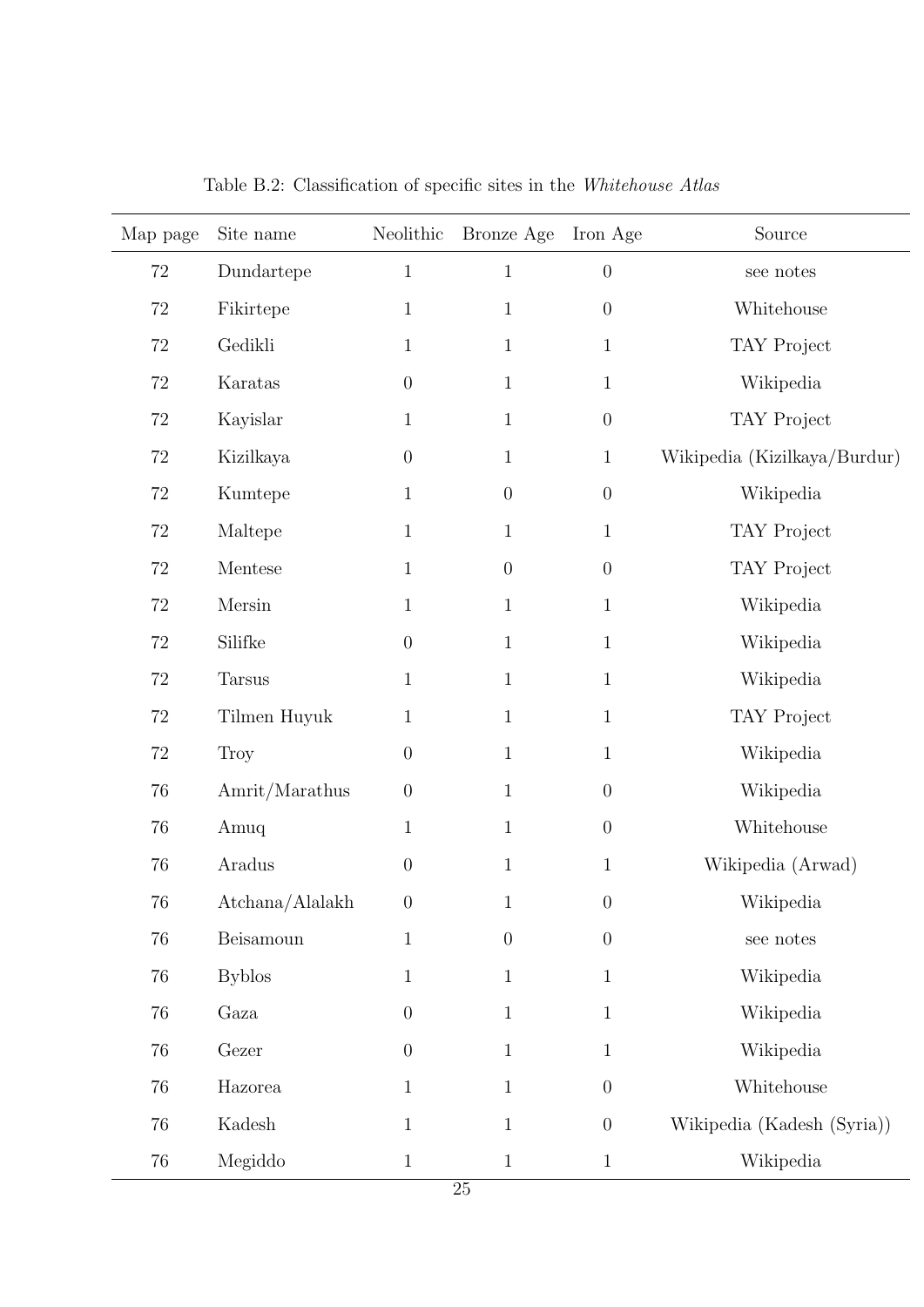| Map page | Site name                                | Neolithic        | Bronze Age       | Iron Age         | Source                 |
|----------|------------------------------------------|------------------|------------------|------------------|------------------------|
| 76       | Mersin                                   | $\mathbf{1}$     | $\mathbf{1}$     | $1\,$            | Wikipedia              |
| 76       | Samaria                                  | $\mathbf{1}$     | $\mathbf{1}$     | $\mathbf{1}$     | New World Encyclopedia |
| 76       | Sidon                                    | $\mathbf{1}$     | $\mathbf{1}$     | $1\,$            | Wikipedia              |
| 76       | Tainat                                   | $\mathbf{1}$     | $\mathbf{1}$     | $\overline{0}$   | Whitehouse             |
| 76       | Tell Beit Mirsim                         | $\theta$         | $\mathbf 1$      | $\mathbf{1}$     | see notes              |
| 76       | Tyre                                     | $\theta$         | $\mathbf 1$      | $\mathbf{1}$     | Wikipedia              |
| 76       | Ugarit/Ras Shamra                        | $\mathbf{1}$     | 1                | $\boldsymbol{0}$ | Wikipedia              |
| 90       | Akrotiraki                               | $\mathbf 1$      | $\mathbf 1$      | $\boldsymbol{0}$ | see notes              |
| 90       | Chalandriani                             | $\theta$         | $\theta$         | $\theta$         | Wikipedia              |
| 90       | Dhaskalio                                | $\theta$         | $\mathbf{1}$     | $\boldsymbol{0}$ | Wikipedia              |
| 90       | Dokathismata                             | $\theta$         | $\mathbf{1}$     | $\mathbf{1}$     | Wikipedia (see notes)  |
| 90       | Emborio                                  | $\mathbf{1}$     | $\mathbf{1}$     | $\theta$         | see notes              |
| 90       | Fikirtepe                                | $\mathbf{1}$     | $\mathbf{1}$     | $\theta$         | Whitehouse             |
| 90       | Glykoperama                              | $\mathbf{1}$     | $\mathbf{1}$     | $\overline{0}$   | Whitehouse             |
| 90       | Grotta                                   | $\theta$         | $\mathbf{1}$     | $\overline{0}$   | see notes              |
| 90       | Heraion                                  | $\mathbf{1}$     | $\mathbf{1}$     | $\theta$         | Whitehouse             |
| 90       | Kephala                                  | $\mathbf 1$      | $\mathbf{1}$     | $\theta$         | Whitehouse             |
| $90\,$   | Kumtepe                                  | $\mathbf{1}$     | $\boldsymbol{0}$ | $\boldsymbol{0}$ | Wikipedia              |
| $90\,$   | Mavrispilia                              | $\,1\,$          | $\,1\,$          | $\boldsymbol{0}$ | Whitehouse             |
| $90\,$   | Paroikia                                 | $\,1$            | $\,1\,$          | $\boldsymbol{0}$ | Whitehouse             |
| $90\,$   | $\operatorname{Pelos}$                   | $\,1$            | $\,1\,$          | $\boldsymbol{0}$ | Whitehouse             |
| $90\,$   | Phylakopi                                | $\boldsymbol{0}$ | $\mathbf{1}$     | $\boldsymbol{0}$ | Wikipedia              |
| $90\,$   | Poliochni                                | $1\,$            | $\mathbf{1}$     | $\boldsymbol{0}$ | Wikipedia (see notes)  |
| $90\,$   | $\label{prote} {\rm Protesila} {\rm os}$ | $\,1$            | $\mathbf{1}$     | $\boldsymbol{0}$ | Whitehouse             |
| $90\,$   | Pyrgos                                   | $\,1$            | $\,1$            | $\boldsymbol{0}$ | Whitehouse             |

Table B.2: Classification of specific sites in the Whitehouse Atlas, continued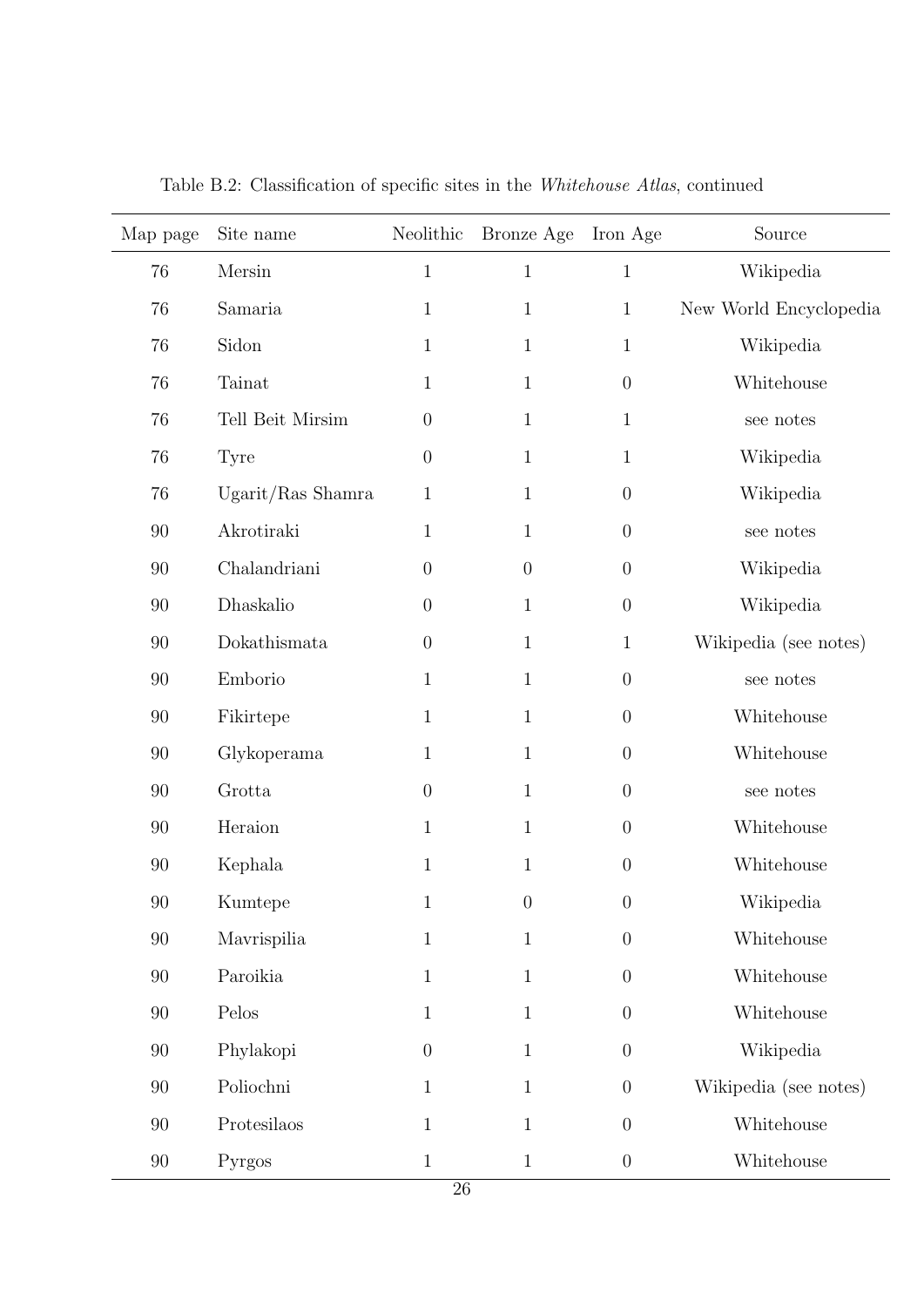| Map page | Site name       | Neolithic        | Bronze Age       | Iron Age         | Source             |
|----------|-----------------|------------------|------------------|------------------|--------------------|
| 90       | Saliagos        | $1\,$            | $\boldsymbol{0}$ | $\theta$         | Wikipedia          |
| 90       | Spedos          | $\boldsymbol{0}$ | $1\,$            | $\boldsymbol{0}$ | Wikipedia          |
| $90\,$   | Thermi          | $\boldsymbol{0}$ | $1\,$            | $\boldsymbol{0}$ | Wikipedia (Lesbos) |
| $90\,$   | Tigani          | $\mathbf{1}$     | $1\,$            | $\boldsymbol{0}$ | Whitehouse         |
| 90       | Troy            | $\boldsymbol{0}$ | $1\,$            | $\mathbf{1}$     | Wikipedia          |
| $90\,$   | Vathy           | $\mathbf{1}$     | $1\,$            | $\boldsymbol{0}$ | Whitehouse         |
| $90\,$   | Vryokastro      | $\boldsymbol{0}$ | $1\,$            | $\boldsymbol{0}$ | see notes          |
| $94\,$   | Alambra         | $\boldsymbol{0}$ | $\mathbf{1}$     | $\boldsymbol{0}$ | Whitehouse         |
| $94\,$   | Amathous        | $\boldsymbol{0}$ | $\boldsymbol{0}$ | $\mathbf{1}$     | Whitehouse         |
| $94\,$   | Anoyira         | $\boldsymbol{0}$ | $1\,$            | $\boldsymbol{0}$ | Whitehouse         |
| $94\,$   | Arpera          | $\boldsymbol{0}$ | $1\,$            | $\boldsymbol{0}$ | Whitehouse         |
| $94\,$   | Athienou/Golgoi | $\boldsymbol{0}$ | $\boldsymbol{0}$ | $\mathbf{1}$     | Whitehouse         |
| $94\,$   | Ayia Irini      | $\boldsymbol{0}$ | $\mathbf{1}$     | $\boldsymbol{0}$ | Whitehouse         |
| $94\,$   | Ayios Iakovos   | $\boldsymbol{0}$ | $\mathbf{1}$     | $\boldsymbol{0}$ | Whitehouse         |
| $94\,$   | Ayios Sozomenos | $\boldsymbol{0}$ | $1\,$            | $\boldsymbol{0}$ | Whitehouse         |
| $94\,$   | Dhenia          | $\boldsymbol{0}$ | $1\,$            | $\boldsymbol{0}$ | Whitehouse         |
| $94\,$   | Enkomi          | $\boldsymbol{0}$ | $1\,$            | $\boldsymbol{0}$ | Whitehouse         |
| 94       | Erimi           | 1                | $\theta$         | $\boldsymbol{0}$ | Whitehouse         |
| 94       | Idalion         | $\mathbf{1}$     | $\mathbf{1}$     | $\theta$         | Whitehouse         |
| 94       | Kalavassos      | $\mathbf{1}$     | $\overline{0}$   | $\theta$         | Whitehouse         |
| 94       | Kalopsidha      | $\theta$         | $\mathbf{1}$     | $\theta$         | Whitehouse         |
| 94       | Karmi           | $\theta$         | $\mathbf{1}$     | $\theta$         | Whitehouse         |
| 94       | Karpasia        | $\overline{0}$   | $\overline{0}$   | $\mathbf{1}$     | Whitehouse         |
| $94\,$   | Kato Paphos     | $\mathbf{1}$     | $\mathbf{1}$     | $\theta$         | Whitehouse         |

Table B.2: Classification of specific sites in the Whitehouse Atlas, continued

L,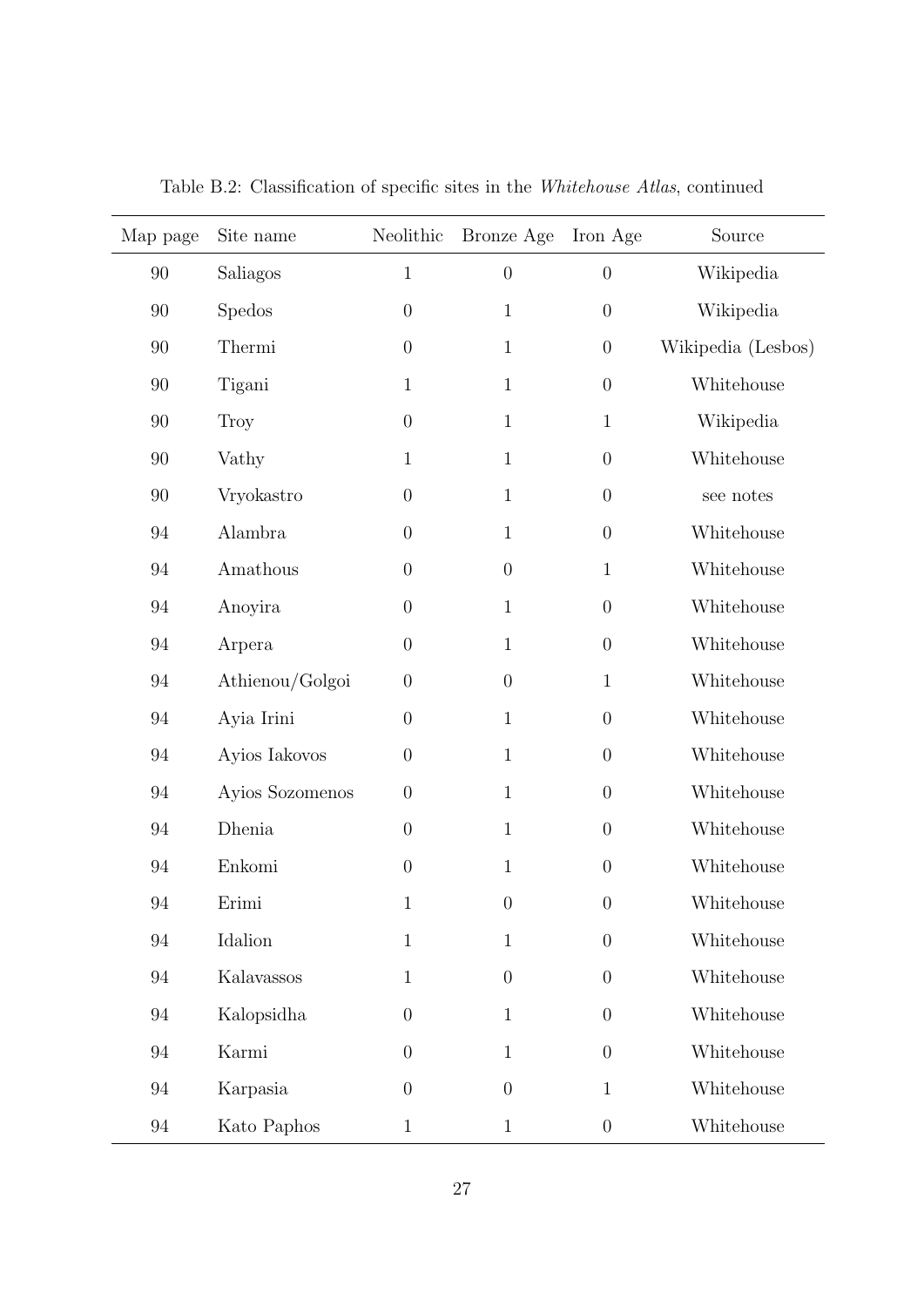| Map page | Site name           | Neolithic        | Bronze Age       | Iron Age         | Source     |
|----------|---------------------|------------------|------------------|------------------|------------|
| 94       | Khirokitia          | $\mathbf{1}$     | $\boldsymbol{0}$ | $\theta$         | Whitehouse |
| 94       | Kition              | $\boldsymbol{0}$ | $\boldsymbol{0}$ | $\mathbf{1}$     | Whitehouse |
| 94       | Kouklia/ Old Paphos | $\theta$         | $\mathbf{1}$     | $\boldsymbol{0}$ | Whitehouse |
| 94       | Kourion             | $\mathbf{1}$     | $\mathbf{1}$     | $\mathbf{1}$     | Whitehouse |
| 94       | Krini               | $\boldsymbol{0}$ | $\mathbf{1}$     | $\boldsymbol{0}$ | Whitehouse |
| 94       | Ktima               | $\boldsymbol{0}$ | $\boldsymbol{0}$ | $\mathbf{1}$     | Whitehouse |
| 94       | Kyrenia             | $\boldsymbol{0}$ | $\boldsymbol{0}$ | $\mathbf{1}$     | Whitehouse |
| 94       | Kythrea             | $\mathbf{1}$     | $\boldsymbol{0}$ | $\theta$         | Whitehouse |
| 94       | Lapithos            | $\mathbf{1}$     | $\boldsymbol{0}$ | $\theta$         | Whitehouse |
| 94       | Myrtou              | $\boldsymbol{0}$ | $\mathbf{1}$     | $\boldsymbol{0}$ | Whitehouse |
| 94       | Nikosia             | $\boldsymbol{0}$ | $\mathbf{1}$     | $\mathbf{1}$     | Whitehouse |
| 94       | Nitovikla           | $\boldsymbol{0}$ | $\mathbf{1}$     | $\boldsymbol{0}$ | Whitehouse |
| 94       | Palaiokastro        | $\theta$         | $\mathbf{1}$     | $\boldsymbol{0}$ | Whitehouse |
| 94       | Palaioskoutella     | $\theta$         | $\mathbf{1}$     | $\boldsymbol{0}$ | Whitehouse |
| 94       | Petra tou Limniti   | $\mathbf{1}$     | $\boldsymbol{0}$ | $\boldsymbol{0}$ | Whitehouse |
| 94       | Philia              | $\boldsymbol{0}$ | $\mathbf{1}$     | $\boldsymbol{0}$ | Whitehouse |
| 94       | Pyla-Kokkinokremmos | $\boldsymbol{0}$ | $\mathbf{1}$     | $\boldsymbol{0}$ | Whitehouse |
| 94       | Salamis             | $\boldsymbol{0}$ | $\,1\,$          | $\mathbf{1}$     | Whitehouse |
| 94       | Sinda               | $\overline{0}$   | $\mathbf{1}$     | $\theta$         | Whitehouse |
| 94       | Soli/Ambelikou      | $\mathbf{1}$     | $\overline{0}$   | $\theta$         | Whitehouse |
| 94       | Sotira              | $\mathbf{1}$     | $\overline{0}$   | $\theta$         | Whitehouse |
| 94       | Troulli             | $\mathbf{1}$     | $\overline{0}$   | $\theta$         | Whitehouse |
| 94       | Vasilia             | $\overline{0}$   | $\mathbf{1}$     | $\theta$         | Whitehouse |
| 94       | Vouni               | $\mathbf{1}$     | $\mathbf{1}$     | $\theta$         | Whitehouse |
| $94\,$   | Vounous             | $\boldsymbol{0}$ | $\mathbf{1}$     | $\theta$         | Whitehouse |

Table B.2: Classification of specific sites in the Whitehouse Atlas, continued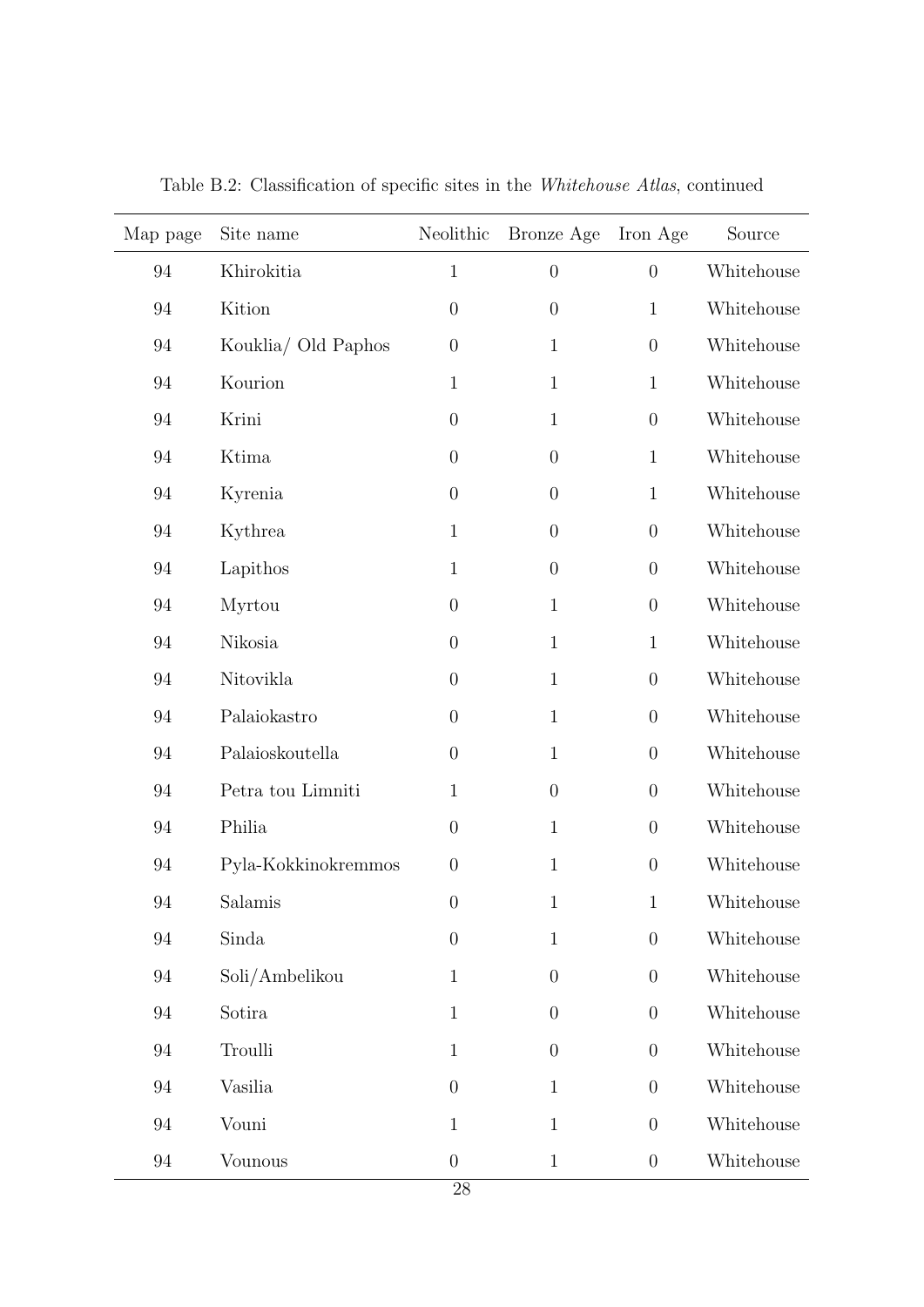| Map page | Site name      |                  | Neolithic Bronze Age | Iron Age         | Source                    |
|----------|----------------|------------------|----------------------|------------------|---------------------------|
| 96       | Amnisos        | $\theta$         | $1\,$                | $\boldsymbol{0}$ | Wikipedia                 |
| 96       | Apesokari      | 1                | $1\,$                | $\boldsymbol{0}$ | Wikipedia                 |
| 96       | Apodhoulou     | $\mathbf{1}$     | $\mathbf{1}$         | $\theta$         | Whitehouse                |
| 96       | Arkhanes       | $\overline{0}$   | $\mathbf{1}$         | $\boldsymbol{0}$ | Wikipedia                 |
| 96       | Armenoi        | 1                | $1\,$                | $\boldsymbol{0}$ | Minoan Crete              |
| 96       | Ayia Triadha   | $\boldsymbol{0}$ | $\mathbf{1}$         | $\mathbf{1}$     | Wikipedia (Hagia Triadna) |
| 96       | Diktaean Cave  | $\mathbf 1$      | $\mathbf{1}$         | $\boldsymbol{0}$ | Wikipedia (Psychro Cave)  |
| 96       | Erganos        | 1                | $\mathbf{1}$         | $\theta$         | Whitehouse                |
| 96       | Fournou Korifi | $\theta$         | $\mathbf{1}$         | $\boldsymbol{0}$ | Minoan Crete              |
| 96       | Gournes        | $\mathbf{1}$     | $\mathbf{1}$         | $\theta$         | Whitehouse                |
| 96       | Gournia        | $\theta$         | $\mathbf{1}$         | $\boldsymbol{0}$ | Minoan Crete              |
| 96       | Idaean Cave    | $\mathbf 1$      | $\mathbf{1}$         | $\boldsymbol{0}$ | Wikipedia                 |
| 96       | Kamares Cave   | $\mathbf 1$      | $\mathbf{1}$         | $\theta$         | Wikipedia                 |
| 96       | Karfi          | $\theta$         | $\mathbf{1}$         | $\boldsymbol{0}$ | Wikipedia                 |
| 96       | Katsamba       | 1                | $\mathbf{1}$         | $\boldsymbol{0}$ | Whitehouse                |
| 96       | Khania         | $\mathbf{1}$     | $\mathbf{1}$         | $\mathbf{1}$     | Wikipedia                 |
| 96       | Knossos        | $\mathbf{1}$     | $\mathbf{1}$         | $\mathbf{1}$     | see notes                 |
| 96       | Krasi          | $\mathbf 1$      | $1\,$                | $\boldsymbol{0}$ | Wikipedia (Malia, Crete)  |
| 96       | Mallia         | $\overline{0}$   | $\mathbf{1}$         | $\overline{0}$   | see notes                 |
| 96       | Mirsini        | 1                | $\mathbf{1}$         | $\theta$         | Whitehouse                |
| 96       | <b>Mirtos</b>  | 1                | $\mathbf{1}$         | $\overline{0}$   | Minoan Crete              |
| 96       | Mitropolis     | 1                | $\mathbf{1}$         | $\overline{0}$   | Whitehouse                |
| 96       | Mochlos        | $\overline{0}$   | $\mathbf{1}$         | $\theta$         | Minoan Crete              |

Table B.2: Classification of specific sites in the Whitehouse Atlas, continued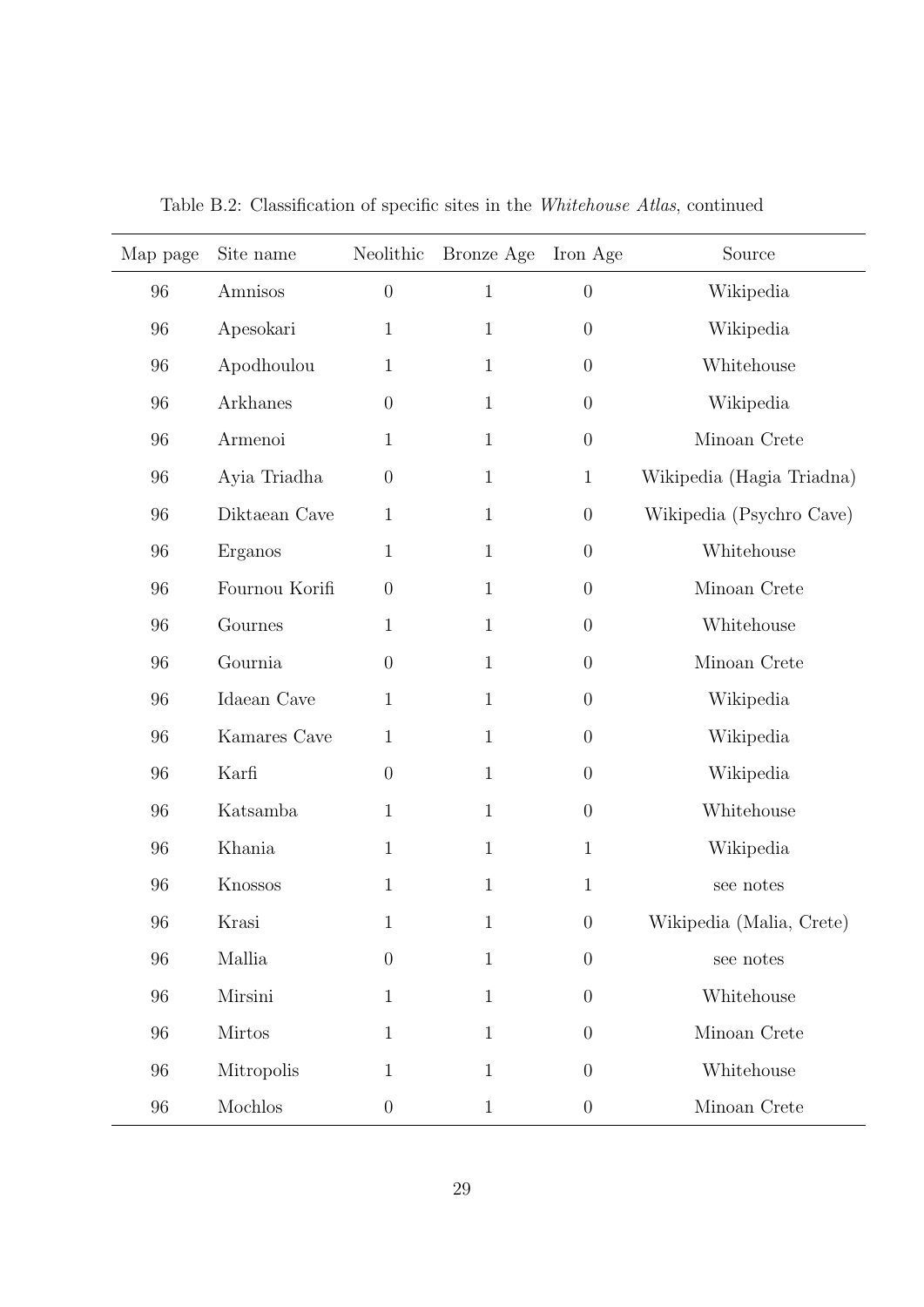| Map page | Site name            | Neolithic        | Bronze Age   | Iron Age         | Source       |
|----------|----------------------|------------------|--------------|------------------|--------------|
| 96       | Monastiraki          | $\overline{0}$   | $\mathbf{1}$ | $\boldsymbol{0}$ | Wikipedia    |
| 96       | Mouliana             | $\mathbf{1}$     | $\mathbf{1}$ | $\boldsymbol{0}$ | see notes    |
| 96       | Palaikastro          | $\boldsymbol{0}$ | $\mathbf{1}$ | $\boldsymbol{0}$ | Minoan Crete |
| 96       | Petras               | $\boldsymbol{0}$ | $\mathbf{1}$ | $\boldsymbol{0}$ | Wikipedia    |
| 96       | Phaistos             | $\mathbf{1}$     | $\mathbf{1}$ | $\mathbf{1}$     | Wikipedia    |
| 96       | Pirgos (Nirou Khani) | $\boldsymbol{0}$ | $\mathbf{1}$ | $\boldsymbol{0}$ | Wikipedia    |
| 96       | Platanos             | $\mathbf{1}$     | $\mathbf{1}$ | $\boldsymbol{0}$ | Whitehouse   |
| 96       | Plati                | $\mathbf{1}$     | $\mathbf{1}$ | $\boldsymbol{0}$ | Whitehouse   |
| 96       | Praisos              | $\mathbf{1}$     | $\mathbf{1}$ | $\,1\,$          | Wikipedia    |
| 96       | Pseira               | $\mathbf{1}$     | $\mathbf{1}$ | $\boldsymbol{0}$ | Wikipedia    |
| 96       | Rousses              | $\mathbf{1}$     | $\mathbf{1}$ | $\overline{0}$   | Whitehouse   |
| 96       | Sklavokampos         | $\theta$         | $\mathbf{1}$ | $\boldsymbol{0}$ | Wikipedia    |
| 96       | Stavromenos          | $\theta$         | $\mathbf{1}$ | $\boldsymbol{0}$ | see notes    |
| 96       | <b>Tylissos</b>      | $\theta$         | $\mathbf{1}$ | $\boldsymbol{0}$ | Wikipedia    |
| 96       | Vasiliki             | $\overline{0}$   | $\mathbf{1}$ | $\boldsymbol{0}$ | Wikipedia    |
| 96       | Vathypetro           | $\theta$         | $\mathbf{1}$ | $\boldsymbol{0}$ | Minoan Crete |
| 96       | Zakro                | $\overline{0}$   | $\mathbf{1}$ | $\overline{0}$   | Wikipedia    |
| 96       | Zou                  | 1                | $\mathbf{1}$ | $\overline{0}$   | Minoan Crete |

Table B.2: Classification of specific sites in the Whitehouse Atlas, continued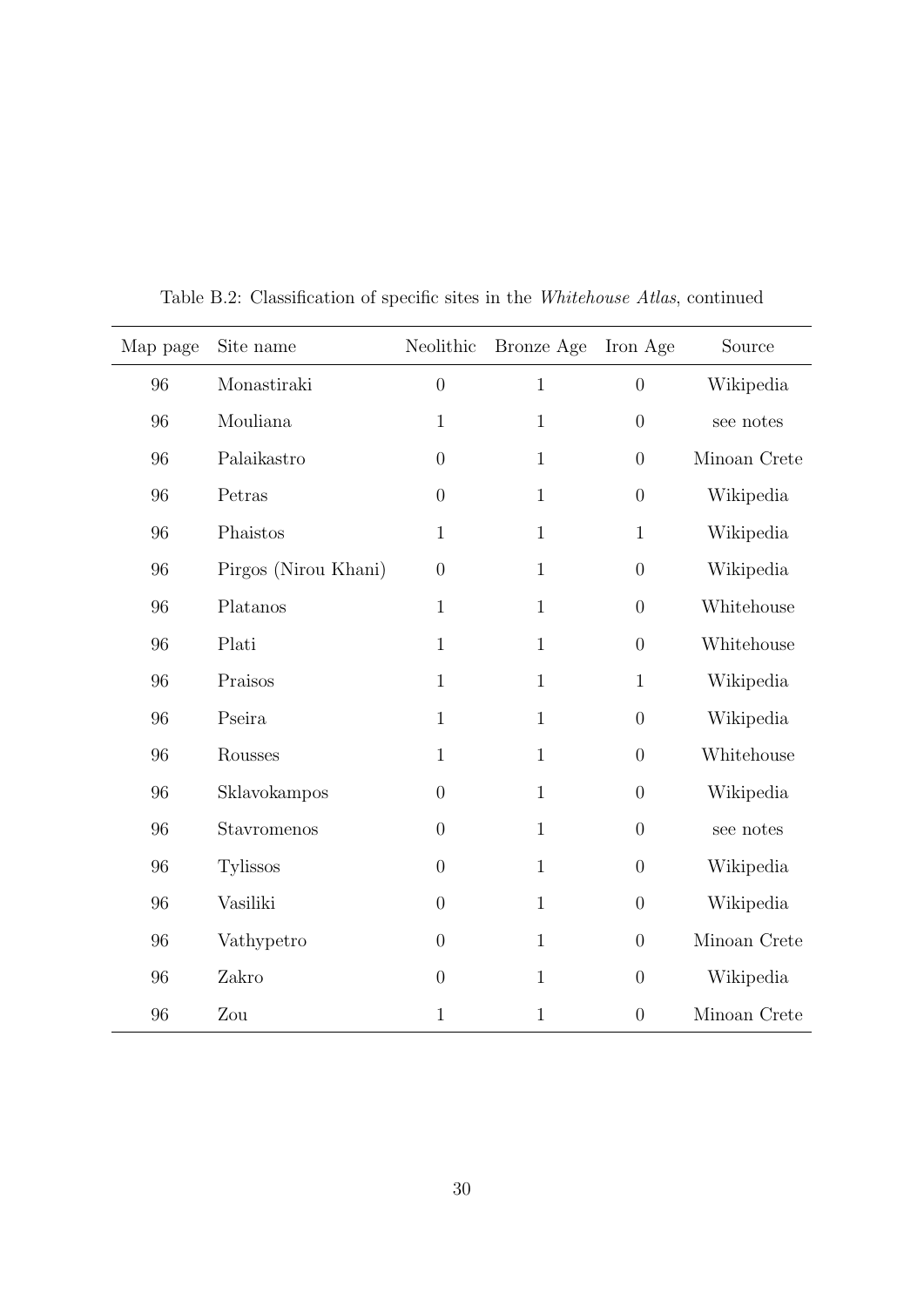| Map page | Site name       | Neolithic        | Bronze Age       | Iron Age       | Source                 |
|----------|-----------------|------------------|------------------|----------------|------------------------|
| 102      | Adana (Ataniya) | $\mathbf{1}$     | $\overline{1}$   | $\mathbf{1}$   | Wikipedia              |
| 102      | Al Mina         | $\overline{0}$   | $\boldsymbol{0}$ | $\mathbf 1$    | Wikipedia              |
| $102\,$  | Amrit/Marathus  | $\boldsymbol{0}$ | $\mathbf 1$      | $\overline{0}$ | Wikipedia              |
| 102      | Antioch         | $\boldsymbol{0}$ | $\overline{0}$   | $\mathbf 1$    | Wikipedia              |
| 102      | Aradus          | $\boldsymbol{0}$ | $\mathbf{1}$     | $\mathbf{1}$   | Wikipedia              |
| $102\,$  | Askalon         | $\mathbf{1}$     | $\mathbf{1}$     | $\mathbf 1$    | Wikipedia              |
| 102      | Atchana/Alalakh | $\boldsymbol{0}$ | $\mathbf{1}$     | $\overline{0}$ | Wikipedia              |
| $102\,$  | Atlit           | $\overline{0}$   | $\mathbf{1}$     | $\mathbf 1$    | Wikipedia              |
| $102\,$  | Beersheba       | $\mathbf{1}$     | $\mathbf{1}$     | $\mathbf 1$    | Wikipedia              |
| 102      | <b>Berytus</b>  | $\overline{0}$   | $\boldsymbol{0}$ | 1              | Wikipedia              |
| 102      | <b>Byblos</b>   | $\mathbf{1}$     | $\mathbf{1}$     | 1              | Wikipedia              |
| 102      | Enkomi          | $\overline{0}$   | $\mathbf{1}$     | $\overline{0}$ | Wikipedia              |
| 102      | Gaza            | $\overline{0}$   | $\mathbf{1}$     | $\mathbf{1}$   | Wikipedia              |
| $102\,$  | Hazor           | $\overline{0}$   | $\mathbf{1}$     | $\mathbf{1}$   | Wikipedia              |
| 102      | Jaffa           | $\mathbf{1}$     | $\mathbf{1}$     | 1              | Wikipedia              |
| $102\,$  | Kadesh          | $\mathbf{1}$     | $\mathbf{1}$     | $\overline{0}$ | Wikipedia              |
| 102      | Kourion         | $\mathbf{1}$     | $\mathbf{1}$     | $\mathbf 1$    | Wikipedia              |
| 102      | Megiddo         | $\mathbf{1}$     | $\mathbf 1$      | 1              | Wikipedia              |
| $102\,$  | Minet el-Beida  | $\boldsymbol{0}$ | $1\,$            | $\,1\,$        | see notes              |
| $102\,$  | Nikosia         | $\boldsymbol{0}$ | $\mathbf{1}$     | $\mathbf{1}$   | Wikipedia              |
| $102\,$  | Salamis         | $\boldsymbol{0}$ | $\mathbf{1}$     | $1\,$          | Wikipedia              |
| $102\,$  | Samaria         | $\mathbf{1}$     | $\mathbf{1}$     | $\,1$          | New World Encyclopedia |
| $102\,$  | Sarepta         | $\boldsymbol{0}$ | $\mathbf{1}$     | $\mathbf{1}$   | Wikipedia              |
| $102\,$  | Shechem         | $\mathbf{1}$     | $\mathbf{1}$     | $\mathbf{1}$   | Wikipedia              |

Table B.2: Classification of specific sites in the Whitehouse Atlas, continued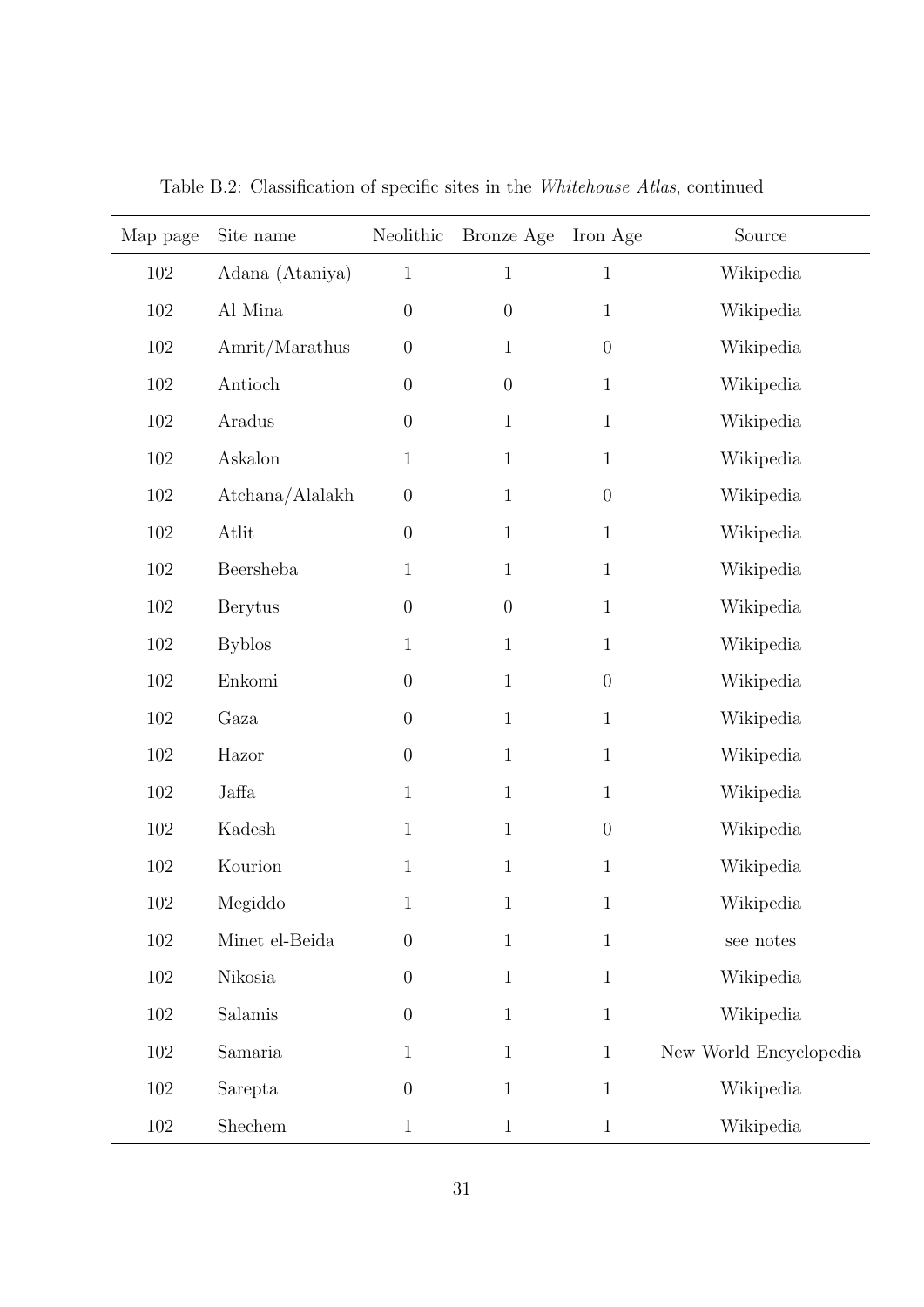<span id="page-31-0"></span>

| Map page | Site name         | Neolithic      | Bronze Age     | Iron Age       | Source     |
|----------|-------------------|----------------|----------------|----------------|------------|
| 102      | Sidon             | $\mathbf{1}$   | 1              | $\mathbf{1}$   | Wikipedia  |
| 102      | Simyra            | $\overline{0}$ | 1              | $\mathbf{1}$   | Wikipedia  |
| 102      | <b>Tarsus</b>     | $\mathbf{1}$   | $\mathbf{1}$   | $\mathbf{1}$   | Wikipedia  |
| 102      | <b>Tripolis</b>   | $\theta$       | $\Omega$       | $\mathbf{1}$   | Wikipedia  |
| 102      | Tyre              | $\overline{0}$ | 1              | $\mathbf{1}$   | Wikipedia  |
| 102      | Ugarit/Ras Shamra | 1              | 1              | $\overline{0}$ | Wikipedia  |
| 122      | Bahrija           | $\theta$       | 1              | $\overline{0}$ | Whitehouse |
| 122      | Borg in Nadur     | $\overline{0}$ | 1              | $\overline{0}$ | Whitehouse |
| 122      | Ghar Dalam        | $\mathbf{1}$   | 1              | $\theta$       | Whitehouse |
| 122      | Skorba            | $\mathbf{1}$   | $\overline{0}$ | $\overline{0}$ | Whitehouse |
| 122      | Tarxien           | 1              | 1              | $\theta$       | Whitehouse |

Table B.2: Classification of specific sites in the Whitehouse Atlas, continued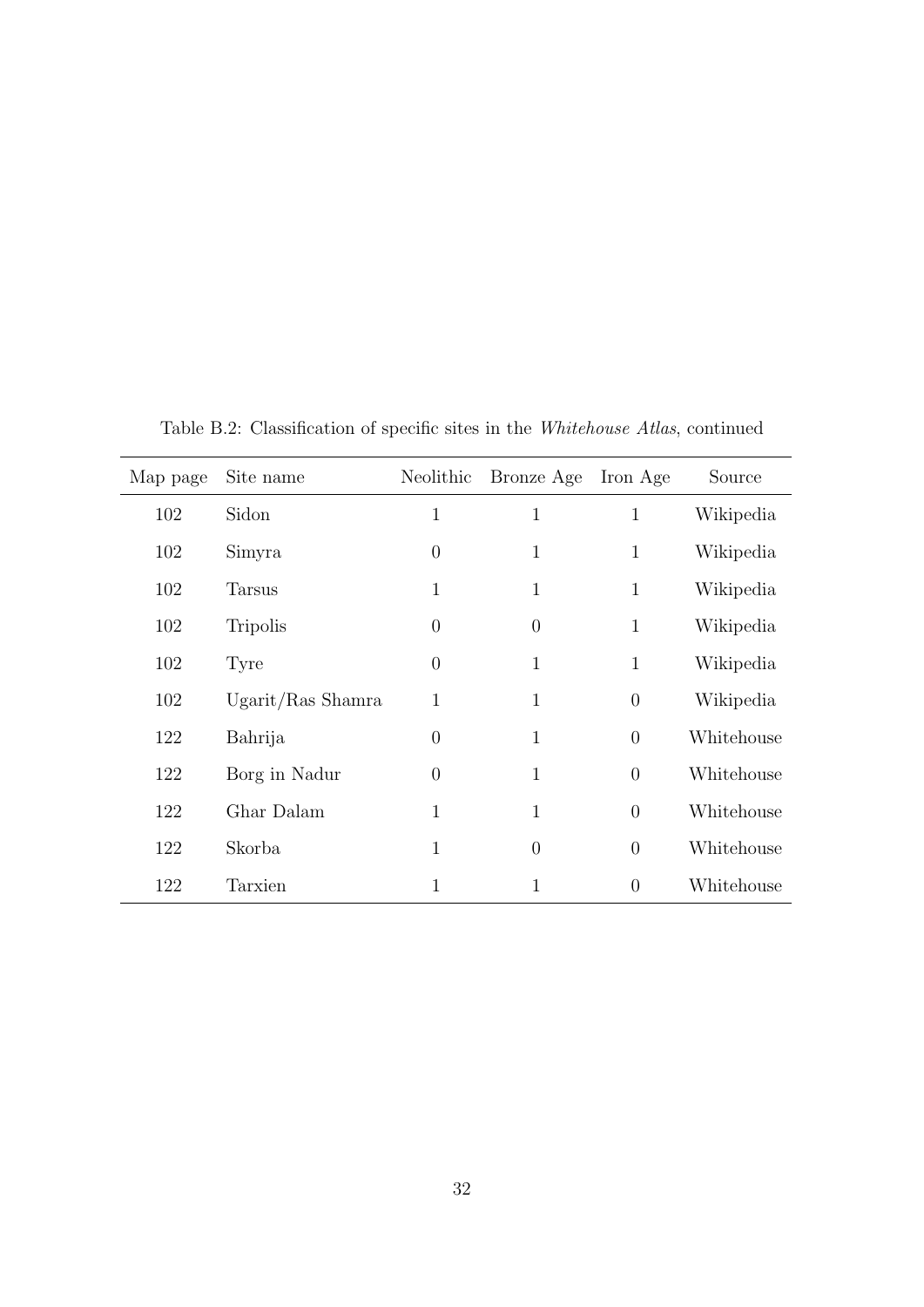#### Sources and notes for site classification

Dundartepe: The Cambridge Ancient History, 3rd ed. Vol. 1, Part 2, Early History of the Middle East, eds. I. E. S. Edwards, C. J. Gadd, N. G. L. Hammond, 1971, p. 400 and Ancient West and East, Vol 1, Number 2, 2002, ed. Gocha R. Tsetskhladze, p.245

TAY Project: <http://www.tayproject.org/veritabeng.html> under the site name

Wikipedia: <https://en.wikipedia.org> under the site name

Beisamoun: Israel Antiquities Authority, Beisamoun (Mallaha), [http://www.hadashot-es](http://www.hadashot-esi.org.il/report_detail_eng.aspx?id=809)i. [org.il/report\\_detail\\_eng.aspx?id=809](http://www.hadashot-esi.org.il/report_detail_eng.aspx?id=809)

New World Encyclopedia: <http://www.newworldencyclopedia.org> under the site name

Tell Beit Mirsim: Biblewalks, <http://www.biblewalks.com/Sites/BeitMirsim.html>

Akrotiraki: [http://www.aegeanislands.gr/discover-aigaio/archaeology-aigiao/](http://www.aegeanislands.gr/discover-aigaio/archaeology-aigiao/archaeology-aigaio.html) [archaeology-aigaio.html](http://www.aegeanislands.gr/discover-aigaio/archaeology-aigiao/archaeology-aigaio.html)

Dokathismata: Entry under Amnorgos, end date unclear but clearly settled during the Classical period

Emborio: <www.archaeology.wiki/blog/2016/03/07> </history-chios-seen-exhibits-archaeological-museum/>

Grotta: [http://www.naxos.gr/en/naxos/sights-and-sightseeing/archaeological-](http://www.naxos.gr/en/naxos/sights-and-sightseeing/archaeological-sites/article/?aid=19)sites/ [article/?aid=19](http://www.naxos.gr/en/naxos/sights-and-sightseeing/archaeological-sites/article/?aid=19)

Poliochni: End date is unclear

Vryokastro: <http://www.tinosecret.gr/tour/museums/512-vryokastro.htm>

Minoan Crete: [http://www.minoancrete.comusingpull-downmenus](http://www.minoancrete.com using pull-down menus)

Knossos: Wikipedia lists Knossos as abandoned around 1100 BC but the Whitehouse